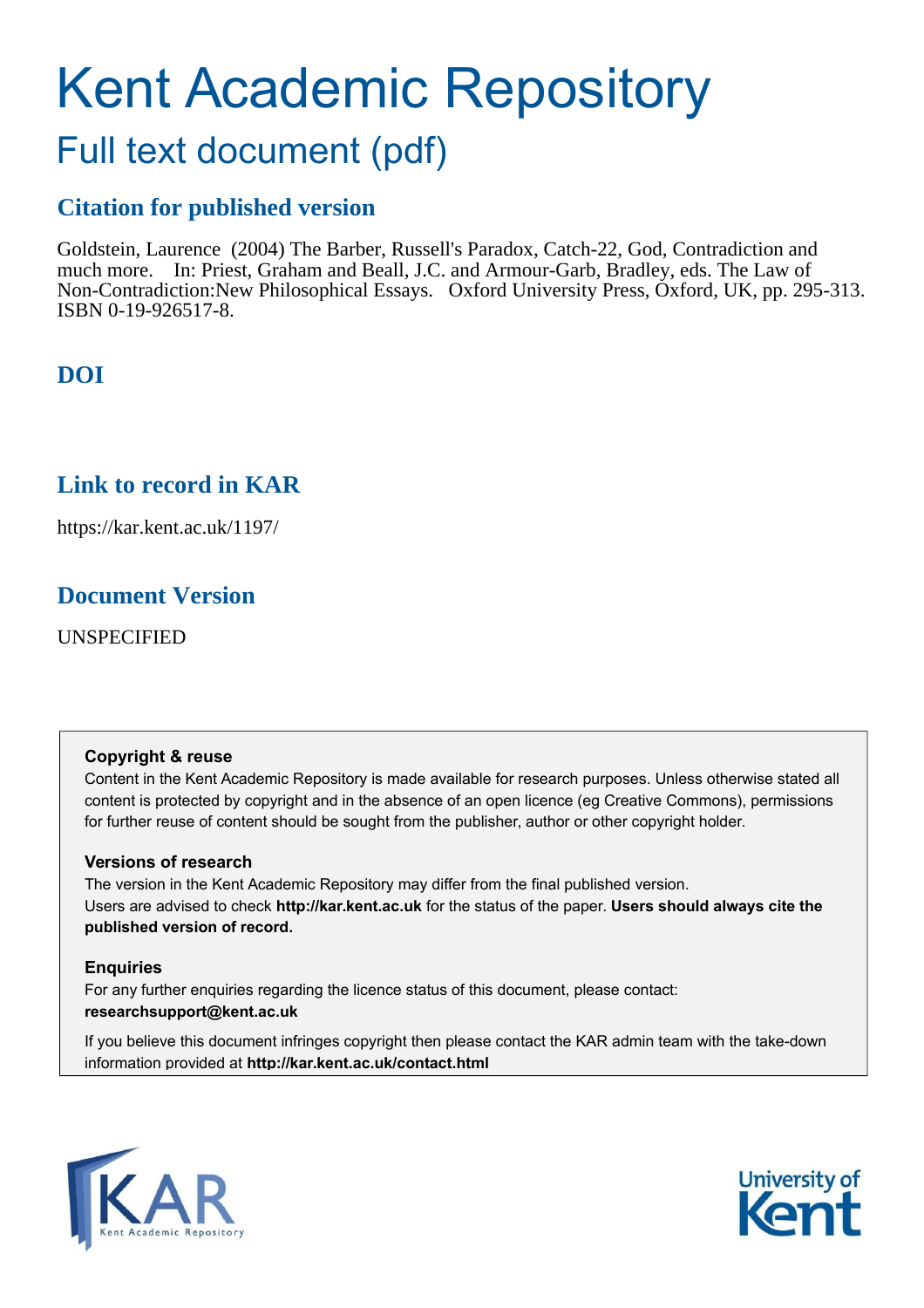### **The Barber, Russell's Paradox, Catch-22, God, Contradiction and More**

#### LAURENCE GOLDSTEIN

#### **Introduction**

 When Crispin Wright, talking about Wittgenstein's views on consistency, says that `the impression is not so much that of ordinary attitudes or assumptions questioned, as of good sense outraged' (Wright 1980, p.295), it is easy to see what he means. Wittgenstein speaks of the `superstitious dread and veneration by mathematicians in face of a contradiction' and recommends that, instead of adopting this attitude, people might have *wanted* to produce a contradiction and `would be glad to lead their lives in the *neighbourhood* of a contradiction' (Wittgenstein 1978: App. III-17; III-81). Gödel thought such claims `nonsense' and few authors have dissented from that verdict. Wright cites a number of other passages from the *Remarks on the Foundations of Mathematics* where Wittgenstein makes a series of *prima facie*  outrageous remarks about contradictions. Perhaps the most striking remark he makes is that *they are not false*. This claim first appears in his early notebooks (Wittgenstein 1960:108). In the *Tractatus*, Wittgenstein argued that contradictions (like tautologies) are not statements (Sätze) and hence are not false (or true). This is a consequence of his theory that genuine statements are pictures. $<sup>1</sup>$  $<sup>1</sup>$  $<sup>1</sup>$ </sup>

The law of non-contradiction (LNC) may be formulated nonformally as follows:

(LNCN) The conjunction of a proposition and its negation is never true.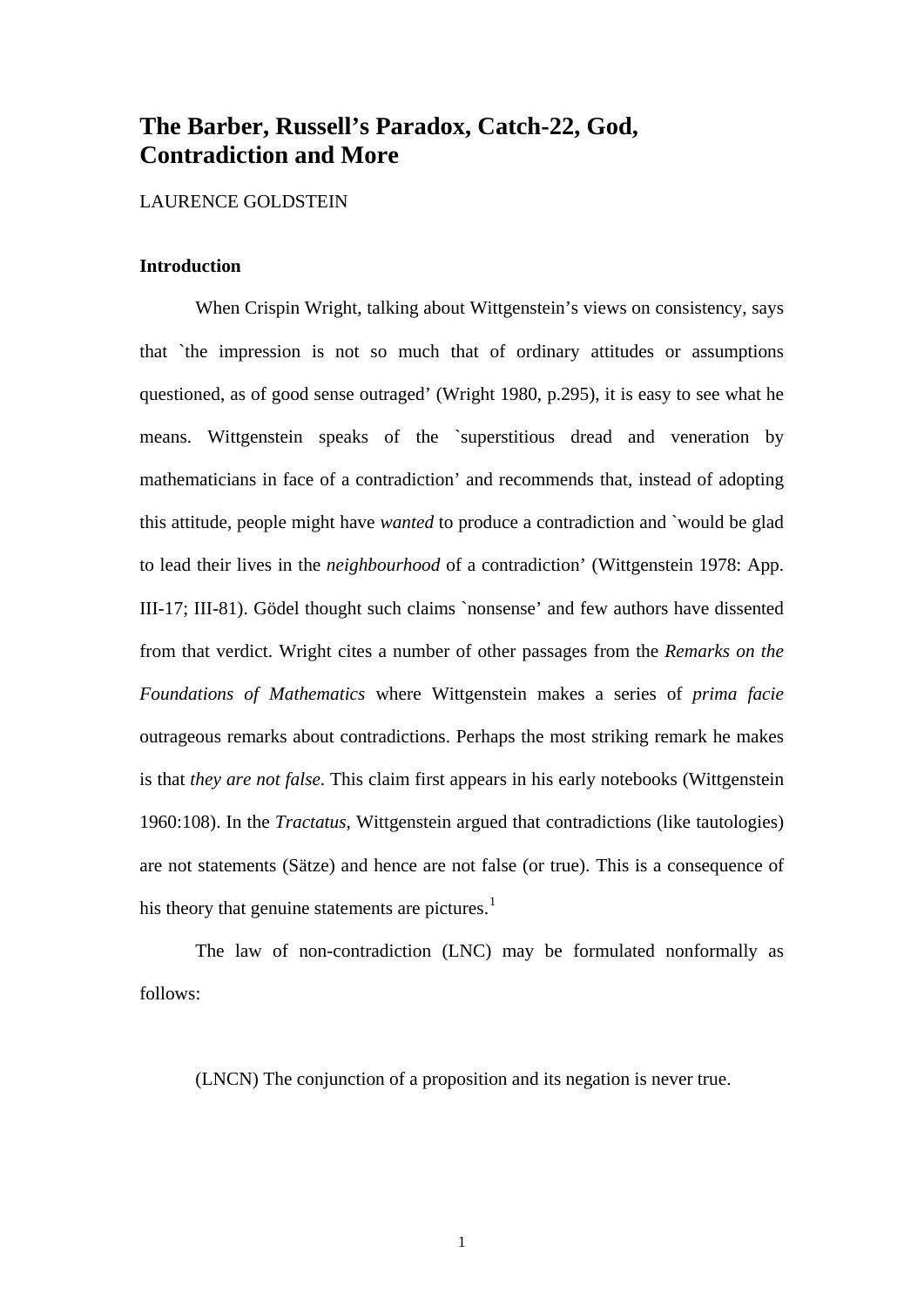A question that can be debated is whether (LNCN) is itself true. A certain type of degree-of-truth theorist would answer that, since contradictions can be true to degree .5 or less, then (LNCN), if it is saying that that no conjunction of a proposition and its negation is ever true to any degree, is false. A dialetheist would say of (LNCN) that it is not true (to any degree). The early Wittgenstein, as we have just seen, would say that (LNCN) is true, this conclusion being a product of his distinctive logicometaphysical system. The later Wittgenstein allows that some contradictions are true, but, as was his wont, argued that the question about (LNCN) rested on a false presupposition.

The view that contradictions lack content is not without historical precedent. A very distinguished list of subscribers includes Aristotle, Boethius and Abelard (Sylvan 1999: 316). Nor, despite its initial strangeness, is it wholly lacking in appeal. For example, adopting this deviant view of contradiction allows us to reject the classical `spread' principle *ex falso quodlibet* (which licenses the inferring of any proposition from a contradiction), a principle that many have found deeply disturbing. From what lacks content, nothing that possesses content can be inferred. And the view comports nicely with a widely held view about propositions — that a proposition is the set of worlds in which it is true — for a contradiction is true in no world, and is thus to be identified with the empty set, in contrast to a false proposition, which is true in worlds other than this one.

Again, no object can both satisfy and fail to satisfy a certain predicate, or to satisfy a predicate if and only if it does not. It is, therefore, natural to say that `Fa  $\leftrightarrow$  $\neg Fa'$  is necessarily about nothing and hence fails to state anything about something and hence is no statement. This squares satisfyingly with the view famously defended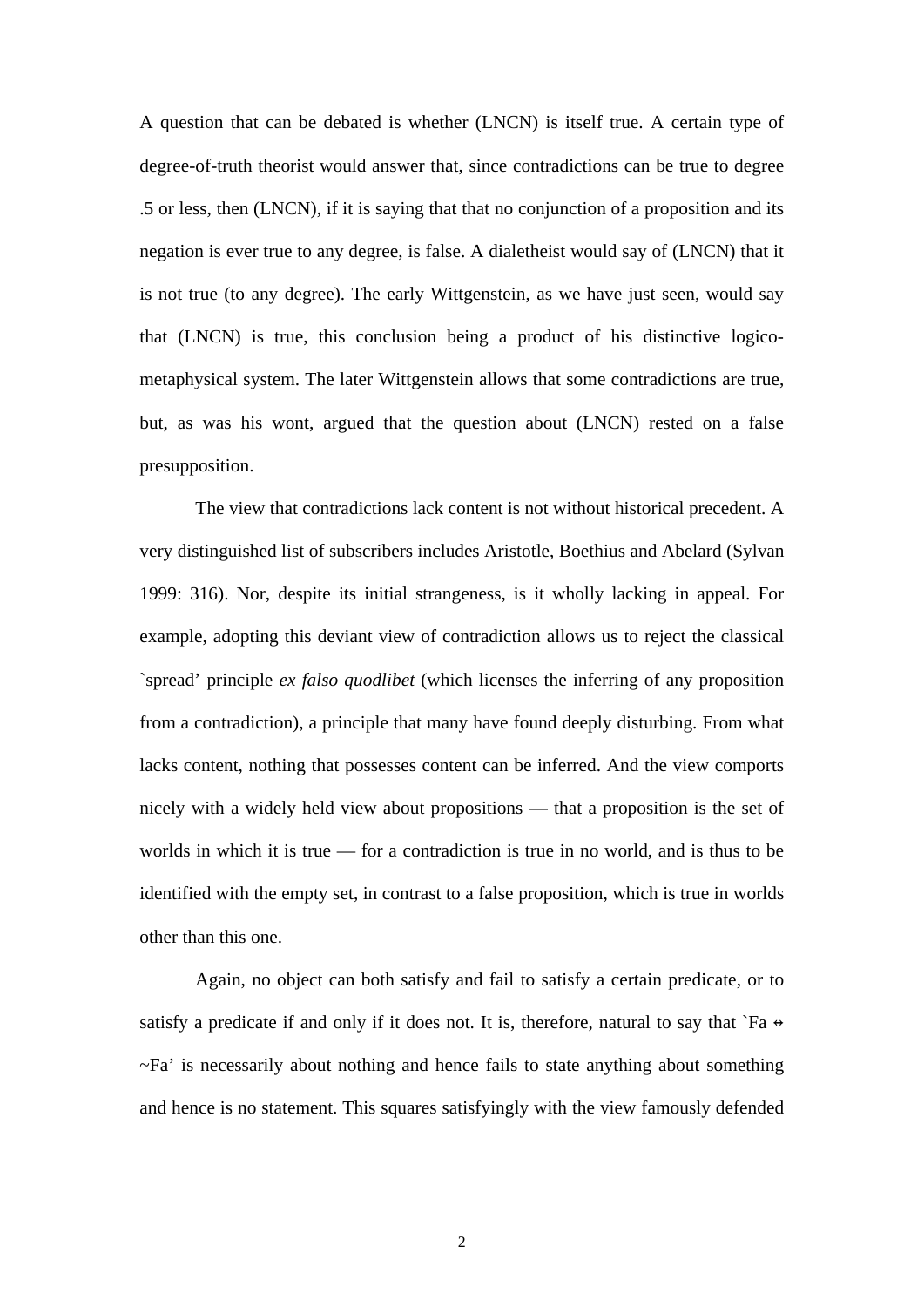by P.F. Strawson, that sentences with *contingently* vacuous descriptions as subjects fail to yield statements.

Despite these preliminary considerations in its favour, the claim that contradictions are not statements and lack truth-value is highly non-standard, and is liable to meet with strong resistance. I want here to do something to resist that resistance. My strategy will be to approach (LNC) by a circuitous route. I shall first look at some paradoxes, and shall try to show that an appealing solution to them depends on the claim that contradictions, and bi-conditionals of the form `p iff not-p' are *not false*. Then I shall draw upon late-Wittgensteinian and other considerations to demonstrate, quite independently of the paradoxes, that this claim is plausible, and thus that a solution to these paradoxes is within our grasp.

#### **Paradoxes as contradictions immersed in noise**

Were I to tell you that there is a barber, the sole survivor of a plague in a certain village, who shaves himself if and only if he does not shave himself, you would be right to reply `No there isn't — there cannot be — it is a logical impossibility'. No individual can satisfy the condition:  $(Sxx \leftrightarrow \sim Sxx)$ . This is not the same as saying that I told you something false about a certain barber. The Standard Barber Paradox speaks of a village barber who shaves all and only those male villagers of Alcala who do not shave themselves. Suppose there to be n male villagers,  $v_1$ , ...  $v_n$  and the barber b. We are given (with x ranging over the male villagers)

 $(x)(Sbx \leftrightarrow \sim Sxx)$ 

Expanded out, this becomes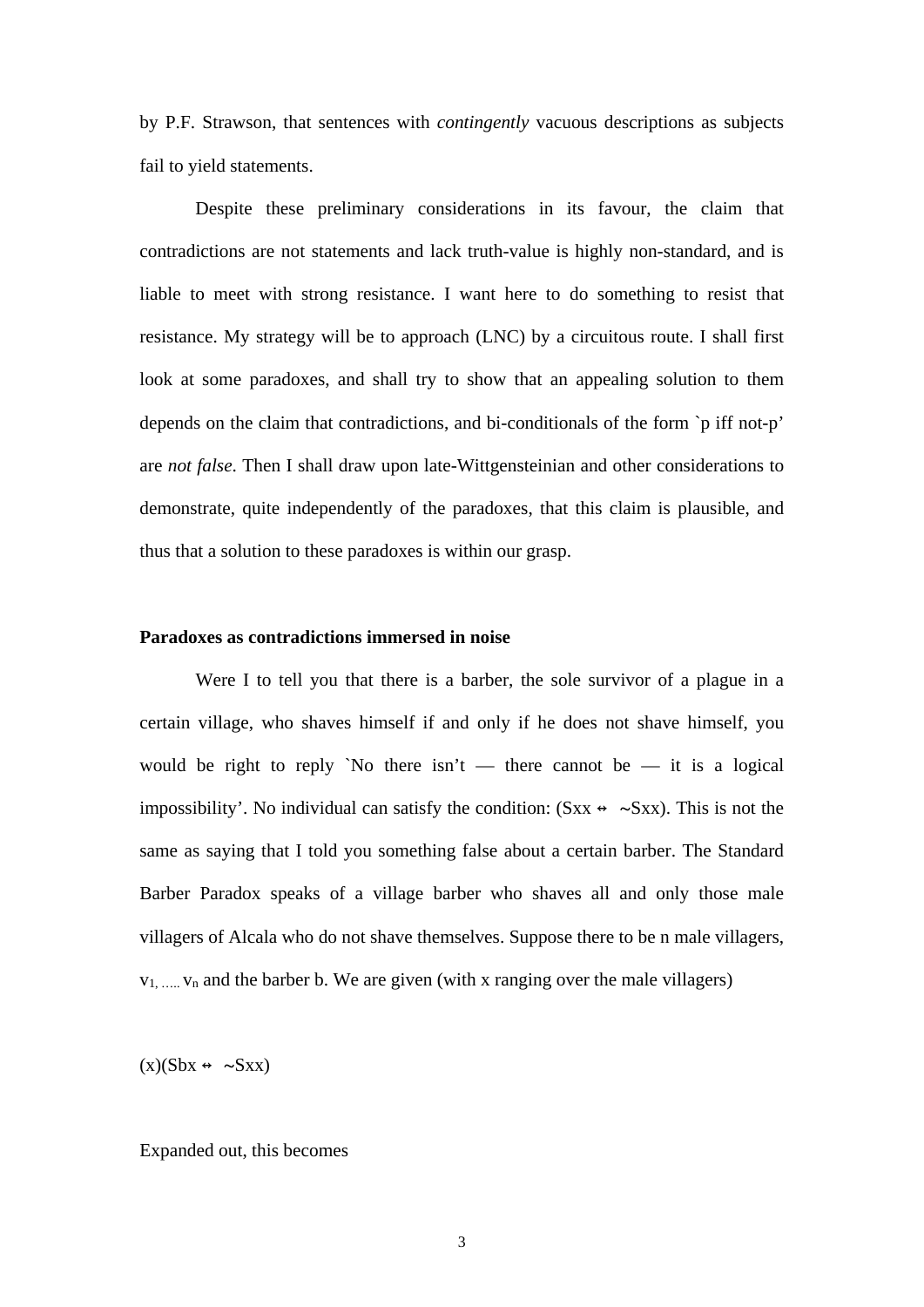$(Sbv_1 \leftrightarrow \sim S \ v_1v_1) \& (Sbv_2 \leftrightarrow \sim S \ v_2v_2) \& \dots \& (Sbv_n \leftrightarrow \sim S \ v_nv_n) \& (Sbb \leftrightarrow \sim S \ v_1v_1)$  $\sim$ Sbb)

or, more shortly,

 $(Sbb \leftrightarrow \sim Sbb) \& \text{NOISE}$ 

The noise diminishes as plague ravages the village and its population dwindles. Now, just as, in the case of the `Lone Barber' version, where we were right to say that there can be no such barber, so here we should say exactly the same — the presence of NOISE is only a distraction; since there is no individual b satisfying `(Sbb  $\leftrightarrow \sim$ Sbb)', there is *a fortiori* no such individual satisfying  $(Sbb \leftrightarrow \sim Sbb) \& \text{NOISE}'.$ 

The Epimenidean Liar is just a noisy version of the Eubulidean. If to the Eubulidean Liar (`This statement is false') one adds the noise `and all other statements made by me and my fellow Cretans are false', one obtains the Epimenidean Liar (`All Cretans are liars', spoken by Epimenides, the Cretan). With paradoxes, it is often the case that examining the stripped down, noiseless versions helps us see to the heart of the problem. For example, it is useful to consider the `Surprise Examination' paradox in a reduced form in which a teacher says to the class `There will be a surprise examination tomorrow'.

 Most who have written on the subject agree that the conclusion to be drawn from the Standard Barber is that there is no barber answering to the description given, but most argue that it is just a matter of empirical fact that this is so.<sup>[2](#page-22-1)</sup> Yet, as we have seen, it is a *logical* impossibility that there should be such a barber. Were this not the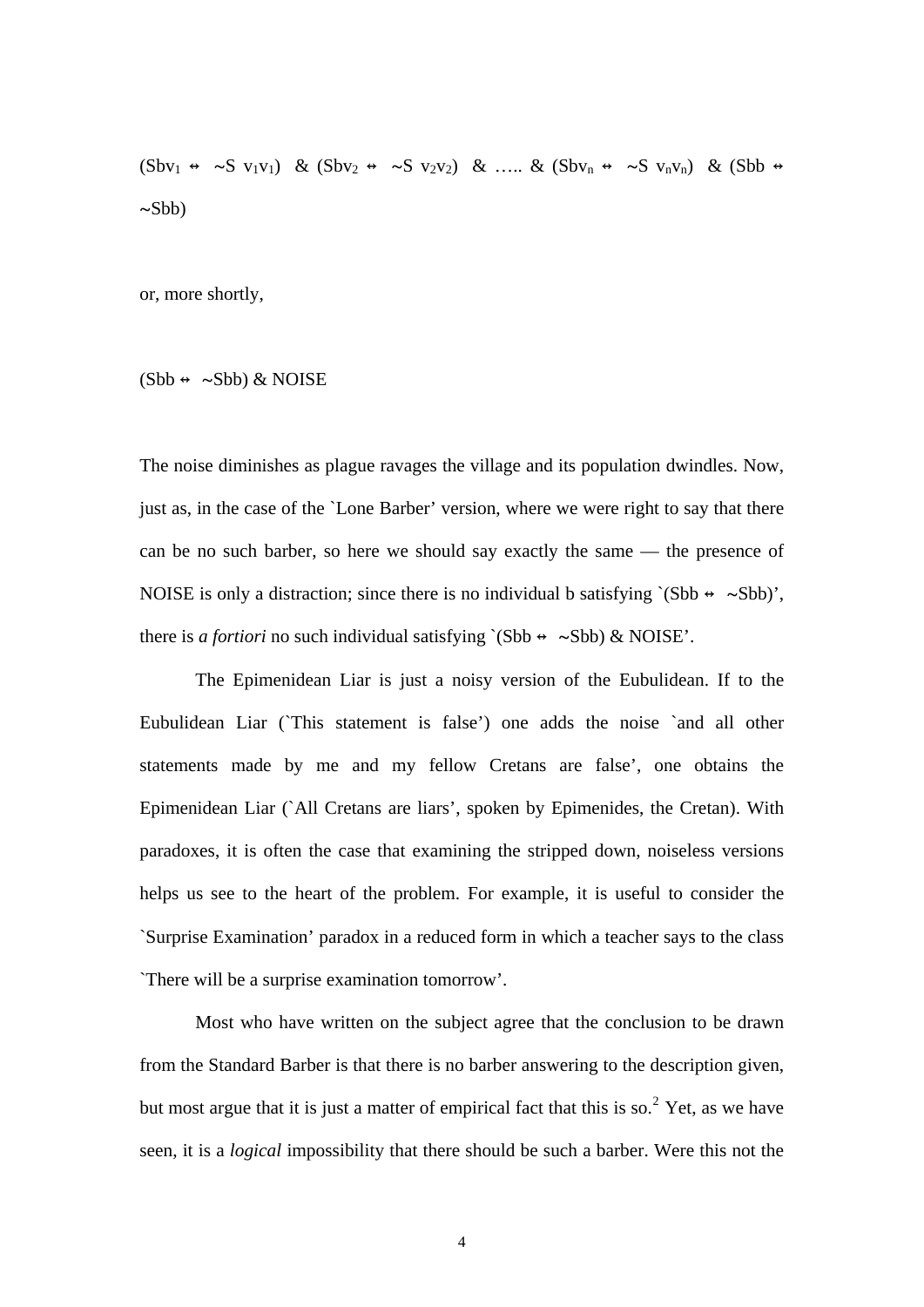case, there would be an unexplained asymmetry between the Standard Barber and the Russell Paradox despite the well-known fact that both paradoxes have a common structure: to obtain the Russell from the Standard Barber, substitute `R' (`the Russell Class') for `b', and `x  $\epsilon$  y' for `Syx'

 It has been overlooked, in the literature, that Russell's Paradox is not *essentially* infinitistic. Think of a universe in which there are just 4 physical objects, hence 16 sets of physical objects, together possibly with the set J of all those sets of physical objects which are non-self membered. If J exists, it contains all those 16 sets, but does it also contain itself as a member? To claim that there is such a set as J, we may write

1.  $(E!x)(y)(y \in x \leftrightarrow \sim (y \in y))$ 

with 'y' ranging over all the classes in the given universe. If the 16 sets are named  $a_1$ ,  $a_2, \ldots, a_{16}$ , then 1. can be `expanded out' as

2. 
$$
(a_1 \in J \leftrightarrow \sim (a_1 \in a_1) \& (a_2 \in J \leftrightarrow \sim (a_2 \in a_2) \& \dots \& (J \in J \leftrightarrow \sim (J \in J))
$$

Inspection of the last conjunct reveals that it is a rotten apple of the form `p  $\leftrightarrow \sim p'$ , and the above expansion can be usefully contracted down to

 $(J \in J \leftrightarrow \sim (J \in J))$  & NOISE

A rotten apple spoils the whole barrel. What, at first sight, looked like a definition of J, a statement specifying the membership conditions for J, namely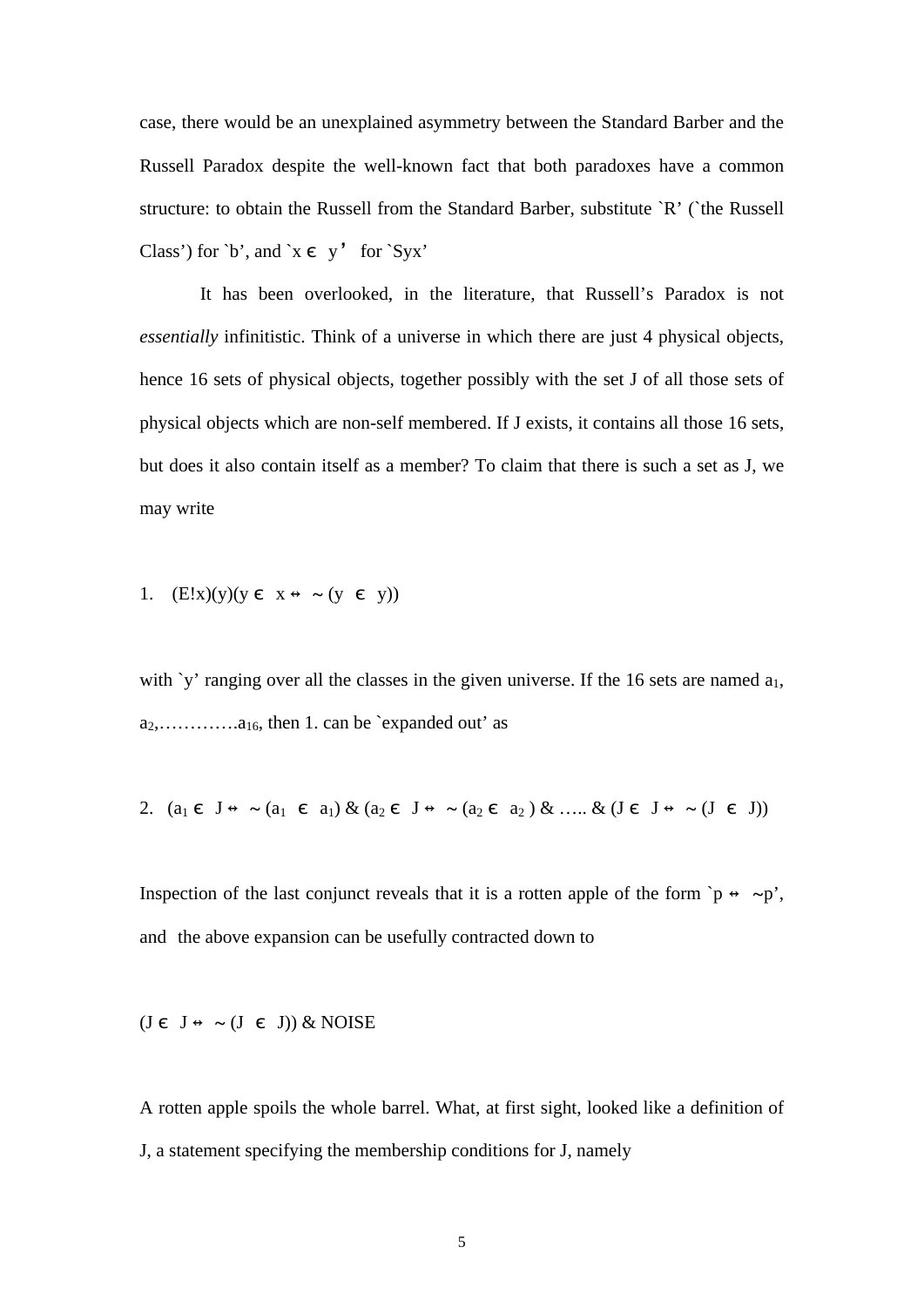3. (y)(y 
$$
\in
$$
 J  $\leftrightarrow$  ~ (y  $\in$  y))

turns out to be not true and hence fails to define anything. Equally, the Russell class characterised by

4. (y)(y 
$$
\in
$$
 R  $\leftrightarrow$  ~ (y  $\in$  y))

with 'y' ranging over all classes, is not true (for, when expanded out, it contains a contradictory clause) and hence is not a definition at all. No Russell class is defined, so the question does not arise as to whether *it* is or is not a member of itself.

It is one thing to say — and it is provable, and it is agreed on all sides **—** that the Russell Class does not exist, but quite another thing to see *why* it does not. But we now have the beginnings of an explanation – the biconditional purportedly defining the Russell class fails to satisfy a basic condition for being a definition because it is not true; it is of the form  $(p \leftrightarrow \neg p) \& \text{NOISE'}$ . There cannot be a *false definition* or a definition that is neither true nor false.

 As we have seen, the existence of the Barber of Alcala and that of the Russell Class are both ruled out *a priori*. Yet it is true that there is generally a greater reluctance to accept the latter result. Why? Well, it is clear that there are non-selfmembered classes — the class of horses, and the class of prime numbers are examples **—** and it may seem that nothing can prevent us collecting all such classes into a class called the Russell Class. That's how it may seem, but it is not the case. A comparison with the Standard Barber will, again, be instructive. If Miguel is an inhabitant of Alcala, and he does not shave himself, then one might think that he must be shaved by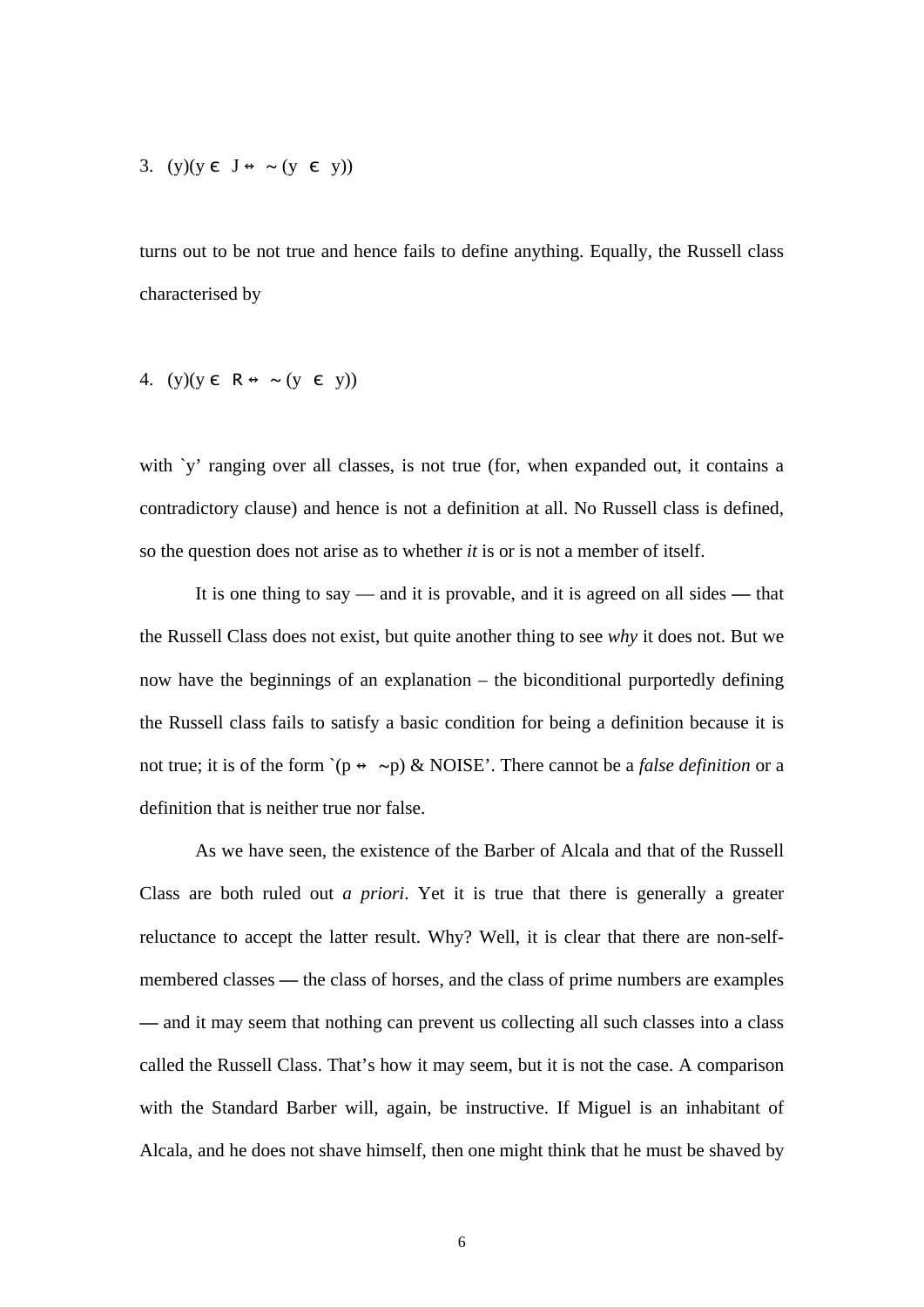the village barber. But that is a mistaken thought. We have proved that there is no such barber, and hence Miguel is not `his' client, and he remains unshaved. Similarly, since there can be nothing meeting the specification of the Russell Class, no such class exists for the class of horses and the class of primes to be members of. It is not, note, that we have succeeded in specifying a class that is empty; we have failed to specify a class.

Make the following substitutions in 4.:

'applies to\*' for  $\in$ '

`"heterological"' for `R'

(where 'applies to\*' is the converse of the relation 'applies to') and have 'y' range over names of predicates. The result is Grelling's Paradox. Thus Grelling's Paradox and Russell's are structurally identical to the Standard Barber and may be handled in exactly the same way: there is no well-defined property heterologicality corresponding to the adjective `heterological', just as there is no barber corresponding to the description `the barber who shaves all and only those who do not shave themselves'. (And there is no number answering the description `the greatest prime number'.)

In each of the paradoxes considered above (the Barber, Russell's and Grelling's), what seemed, at first sight, to be a specifying condition turned out to be a biconditional specifying nothing. In each case there is a *prima facie* plausible assumption that something exists which corresponds to a given specification. Once it is revealed that we do not have a true specification, we give up (and see why we should give up) the existence assumption. This diagnosis applies to an array of apparently diverse puzzles and paradoxes.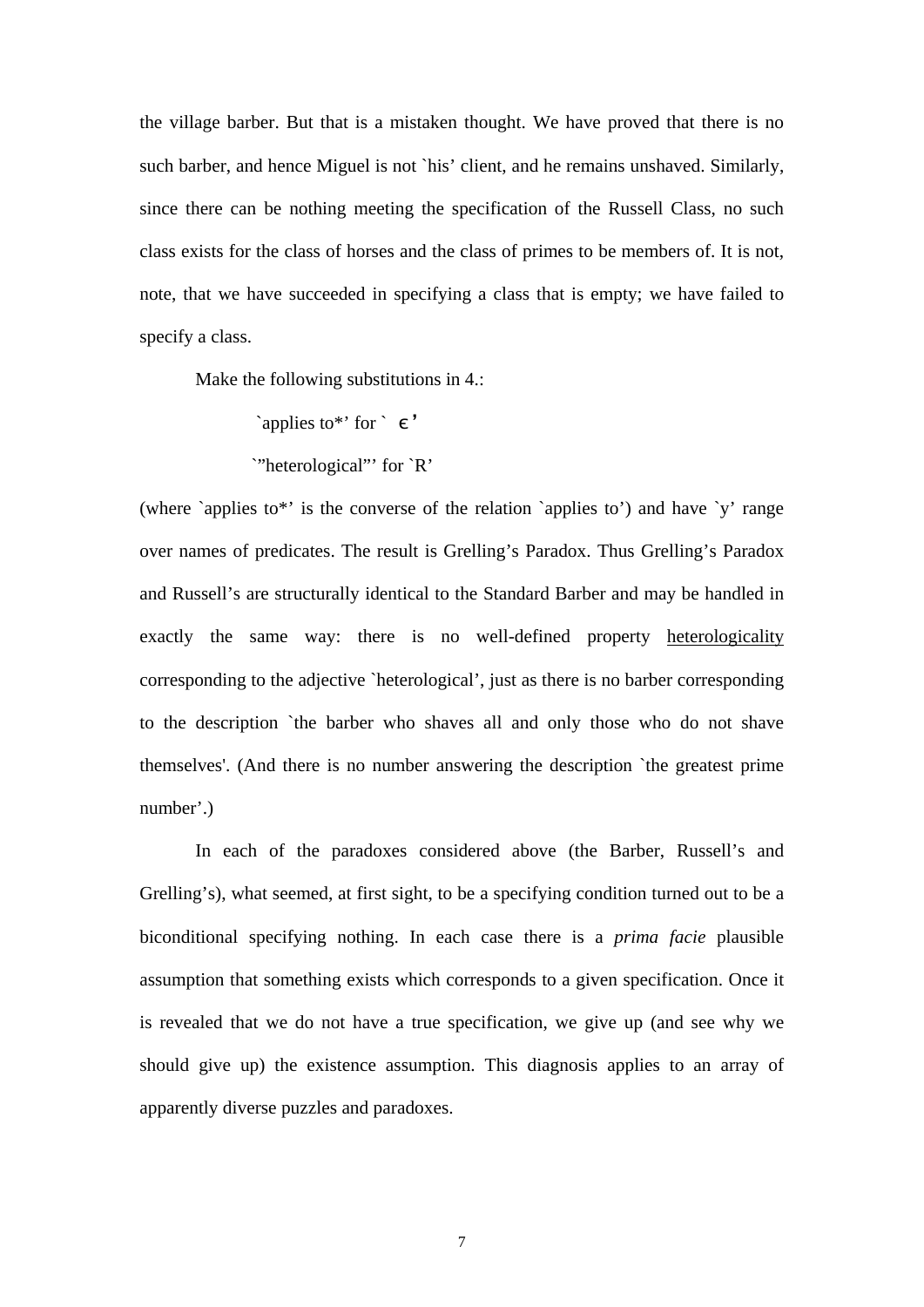#### **Catch-22**

Joseph Heller presents a conundrum so pleasing and amusing that to subject it to an analysis betrays a nerdishness for which I can only apologize. Here's Heller:

'You mean there's a catch?'

'Sure there's a catch,' Doc Daneeka replied. 'Catch-22. Anyone who wants to get out of combat duty isn't really crazy.'

 There was only one catch and that was Catch-22, which specified that a concern for one's own safety in the face of dangers that were real and immediate was the process of a rational mind. Orr was crazy and could be grounded. All he had to do was ask; and as soon as he did, he would no longer be crazy and would have to fly more missions. Orr would be crazy to fly more missions and sane if he didn't, but if he was sane he had to fly them. If he flew them he was crazy and didn't have to; but if he didn't want to he was sane and had to. Yossarian was moved very deeply by the absolute simplicity of this clause of Catch-22 and let out a respectful whistle.

'That's some catch, that Catch-22,' he observed.

'It's the best there is,' Doc Daneeka agreed.[3](#page-22-1)

It looks as if an airman can avoid flying dangerous missions (A) on condition and only on condition that he is insane (I).

1.  $(x)(Ax \leftrightarrow Ix)$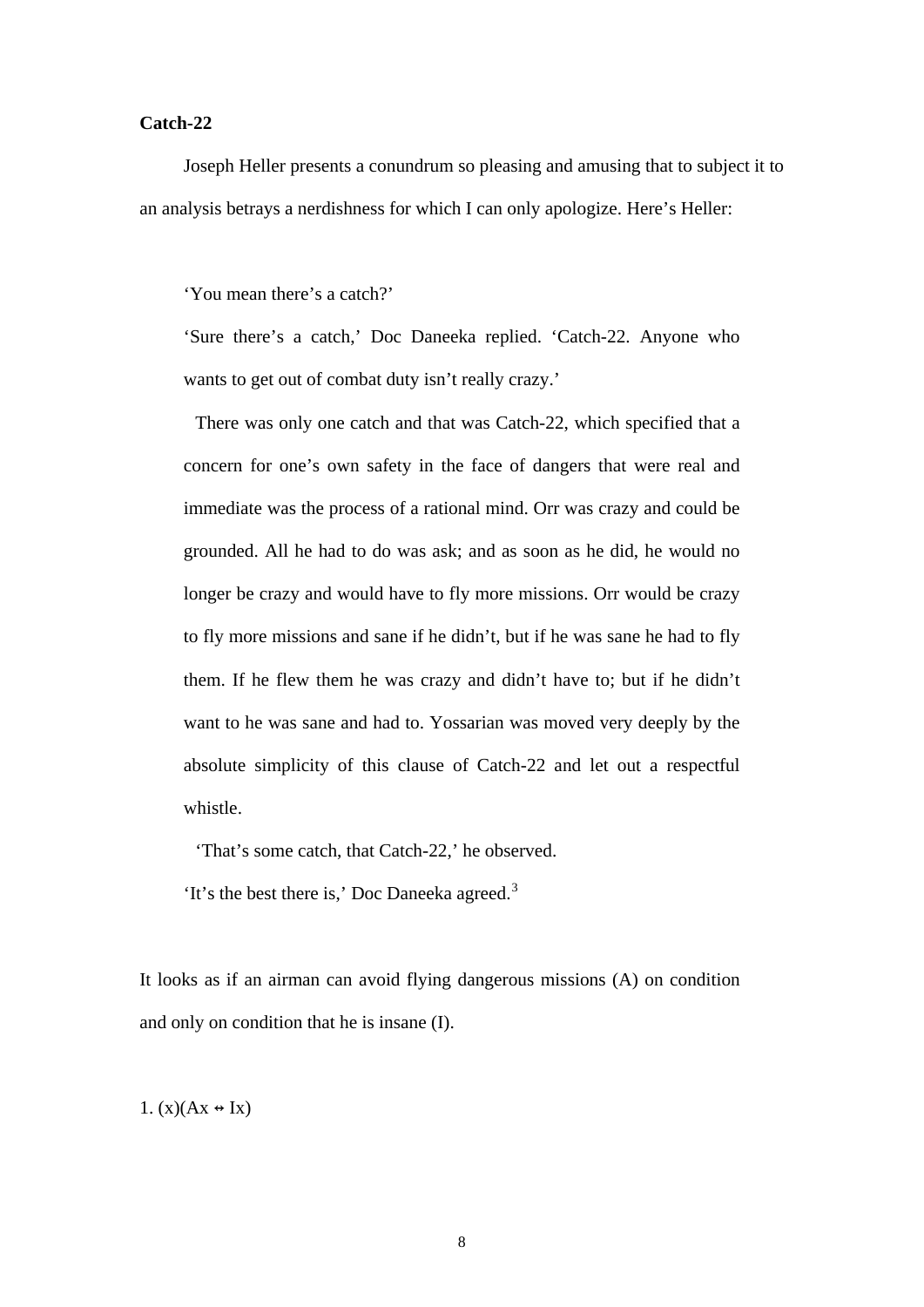All you need do is to establish your insanity. Now, it defines you as being insane if you *don't* request to be spared flying such missions (R):

2.  $(x)(Ix \leftrightarrow \sim Rx)$ 

But you cannot be spared flying dangerous missions unless you request it:

3. 
$$
(x)(\sim Rx \leftrightarrow \sim Ax)
$$

Now, 1.,2. and 3. jointly entail

4.  $(x)(Ax \leftrightarrow \neg Ax)$  — one can avoid flying dangerous missions if and only if one cannot avoid it.

Thus Catch-22 boils down to a biconditional of the sort that we have already encountered in paradoxes. Contrary to first appearances, airmen are not presented with a specification of the condition they have to meet in order to avoid flying dangerous missions, but merely with an empty form of words which specifies no condition at all.<sup>[4](#page-22-1)</sup> I propose to call biconditionals of the form `  $p \leftrightarrow \sim p'$  *vacuous*. A vacuous bicondition is clearly not the same as a condition that cannot be satisfied, such as `You can avoid flying dangerous missions if and only if you can trisect an arbitrary angle using only straightedge and compass'; a vacuous biconditional just does not amount to the expression of any condition. The catch is this: what looks like a statement of the conditions under which an airman can be excused flying dangerous missions reduces not to the statement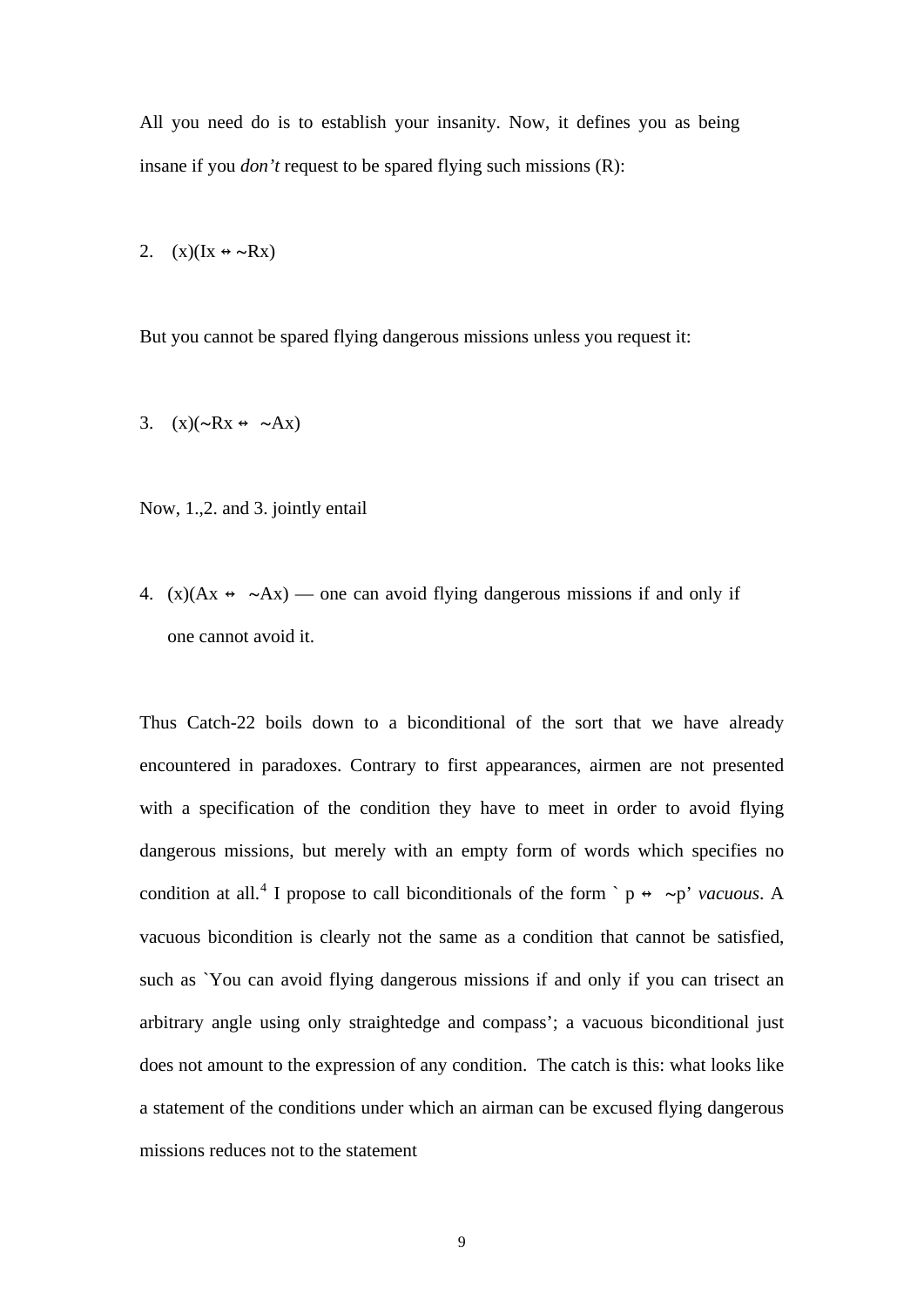(i) `An airman can be excused flying dangerous missions if and only if Cont' (where `Cont' is a contradiction)

(which could be a mean way of disguising an unpleasant truth), but to the worthlessly empty announcement

(ii) `An airman can be excused flying dangerous missions if and only if it is not the case that an airman can be excused flying dangerous missions'

 If the catch were (i), that would not be so bad – an airman would at least be able to discover that under no circumstances could he avoid combat duty. But Catch-22 is worse – a welter of words that amounts to nothing; it is without content, it conveys no information at all. (i) would be devillish, but (ii), like the characters in the book, and the plot, is zany. It does not state a truth or a falsity about the conditions under which danger can be avoided; on the Wittgensteinian view, it states nothing at all, though it has meaning, can be understood and may have the perlocutionary effect of engendering confusion. Catch-22 is an elaborate oxymoron.

#### **Protagoras and Euathlus**

 The ancient paradox of Protagoras and Euathlus turns out, perhaps surprisingly, to be related to Catch-22. The situation here is that Protagoras, the father of Sophistry, puts his pupil Euathlus through a training in law, and agrees not to be paid any fee for the instruction until Euathlus wins his first case. Euathlus, completes the course of instruction, but then, indolently, takes no cases. Eventually Protagoras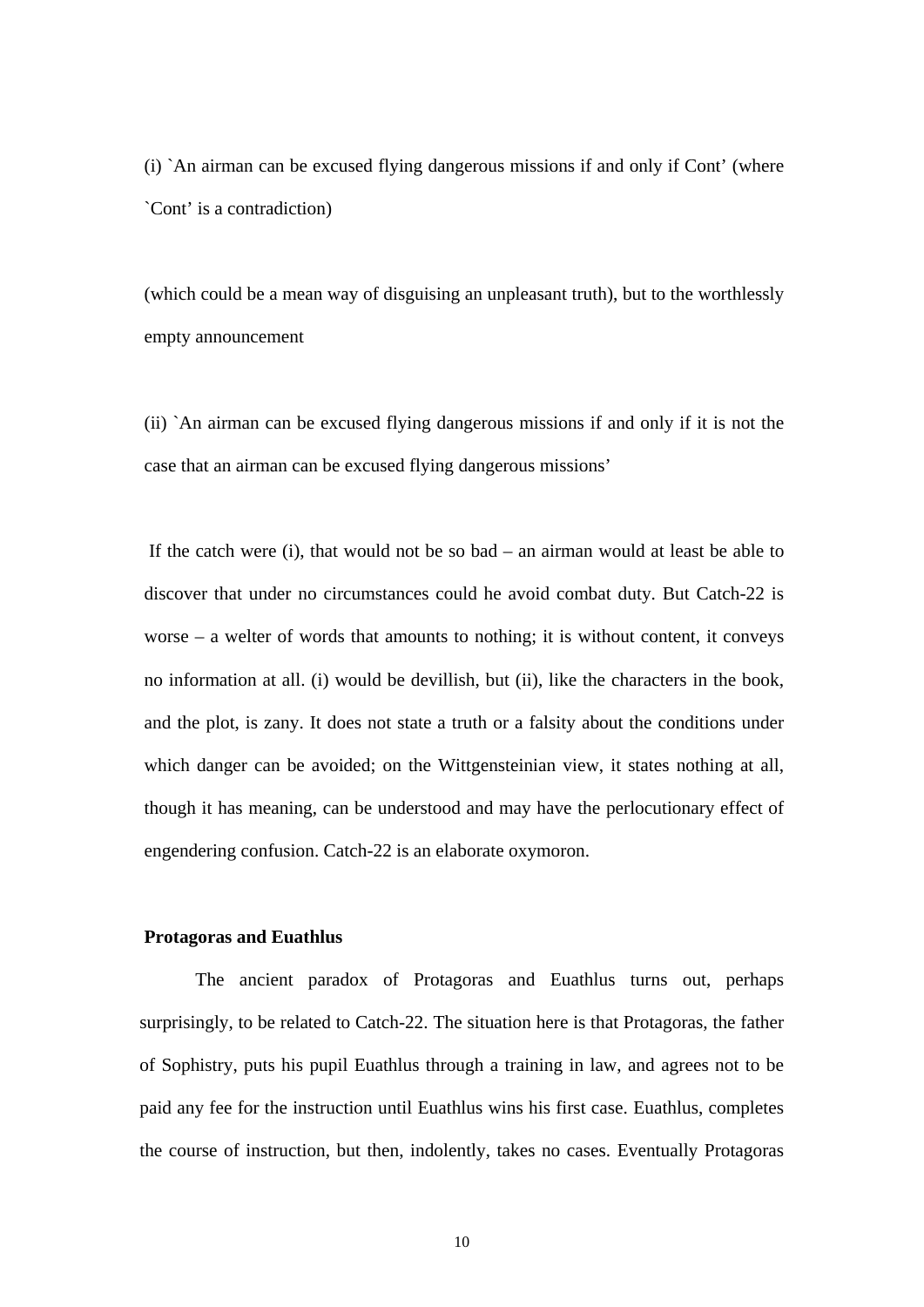gets frustrated at not being paid, and sues him. So Euathlus's first case is this one defending himself against Protagoras' suit. If Euathlus loses the case then, by the agreement he made with Protagoras, he does not have to pay him (for he has to pay only after his first *win*). However, if Euathlus wins, that means that Protagoras loses his suit to be paid; in other words, Euathlus does not have to pay him. It seems that Protagoras cannot recover his fee. On the other hand, it seems that Protagoras must recover his fee for, if he wins the suit, the court will order in his favour, but if he loses — i.e., if Euathlus wins — then, by the terms of their agreement, he gets paid. This paradox is somewhat simpler than Catch-22. For here there is a tension between just two conditions — the one generously agreed to by Protagoras, that he gets paid if and only if Euathlus wins:

5.  $\sim P \leftrightarrow \sim W$ 

and the penalty code of the court which, in this particular case, enjoins

6. 
$$
P \leftrightarrow \sim W
$$

(where `W' stands for `Euathlus wins' and `P' for `Protagoras gets paid'). These two conditions entail

#### 7.  $P \leftrightarrow \sim P$

From this vacuous biconditional, we can, on the Wittgensteinian view, infer nothing; in particular, we cannot infer that Protagoras can or that he cannot recover his fee.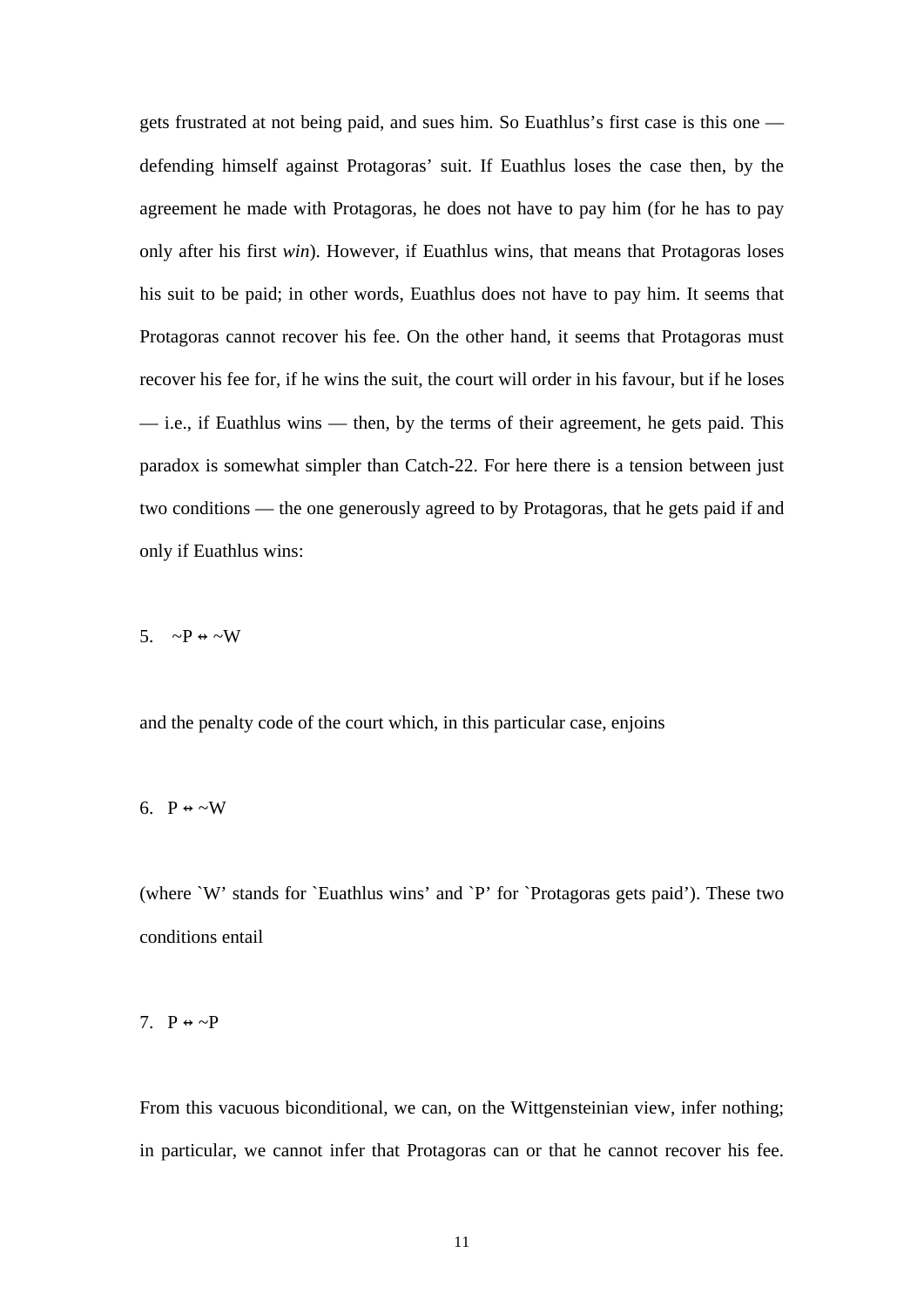This seems correct. The case could be decided either by the court's rule or by Protagoras' rule. But, since these rules are in conflict, it cannot be decided by both together. In the same way, a football match could not get started were it bound by both rules `The side winning the toss kicks off' and `The side that loses the toss kicks off'. Note again our departure from classical principles, for, in classical logic, from `p ら ~p', *everything* can be inferred.

#### **God: a supposed proof of His non-existence**

Consider next a spoof proof of the non-existence of God, which starts from consideration of the sentence `God can create a stone so heavy that He cannot lift it'. If this sentence (that we shall call the unliftability sentence) is false, then there is something that God cannot do — create the stone; if the sentence is true, then there is something that God cannot do — lift it. Either way, there is something that God cannot do, and this shows that the Judaeo-Christian God, defined *inter alia* by His omnipotence, does not exist. This is regarded as a paradoxical result because, to put it baldly and puritanically, so strong a conclusion just shouldn't be obtained with such little effort.

What creates this paradox is the unliftability claim that there is an omnipotent being — God — who can do everything, including creating a stone so heavy that He cannot lift it. The claim, suitably paraphrased, may be symbolized:

8.  $(E!x)(y)(x \text{ can do } y \& \sim (x \text{ can lift a certain stone}))$ 

 (where `y' ranges over tasks and `x' over task-doers) and this entails the contradiction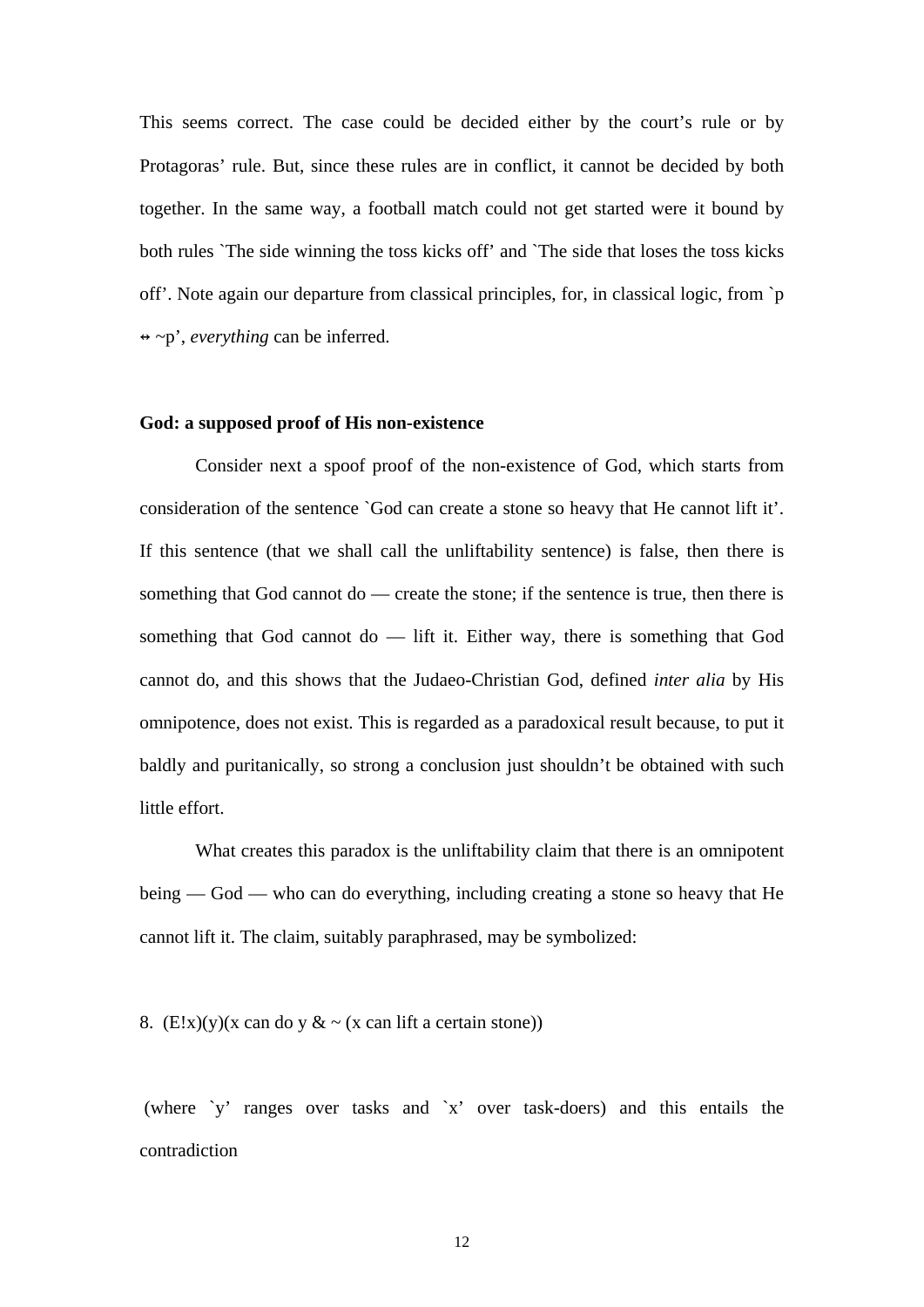X can lift a certain stone and X cannot lift that stone.

There is obviously a connection between vacuous biconditionals and contradictions. In our discussion of the paradox of Protagoras and Euathlus, we showed that the merging of Protagoras' rule and the court's rule issues in a vacuous biconditional `P  $\leftrightarrow \sim P$ '. One could continue this line of thought as follows: Given that biconditional, and accepting that Protagoras must either get paid or not get paid (no middle way), we infer the contradiction `Protagoras gets paid and Protagoras does not get paid'. The unliftability sentence also reduces, as we have just seen, to a contradiction. It seems most natural to say that contradictions too (unless they are being used for one or other rhetorical purpose) are vacuous, not false. And this is exactly the view that Wittgenstein defended throughout his philosophical career.

From the apparent truth that it is either true or false that God can create a stone so heavy that He cannot lift it, a conclusion is apparently validly inferred that contradicts the claim that God is omnipotent. Some might want to say that this does indeed give us good reason to deny the existence of an omnipotent being. Others might want to say that, by *ex falso quodlibet*, we can infer anything, including the existence of an omnipotent being. At this point, we could either go 50-50 or dial a theist. The dialetheist might respond to the derivation of the contradiction by asserting that the claim that the unliftability sentence is either true or false is itself one of those claims that is both true and false. But, if the Dialetheist maintains that it is true (let's isolate that from the `and false' part) then it seems that he and she will derive, too cheaply, an assurance of God's existence.

There is a better alternative. On the Wittgensteinian view, 8. is an illicit, because contradictory, specification; no individual can satisfy it. But equally, no individual can satisfy the condition of being able to paint a vase both red and green all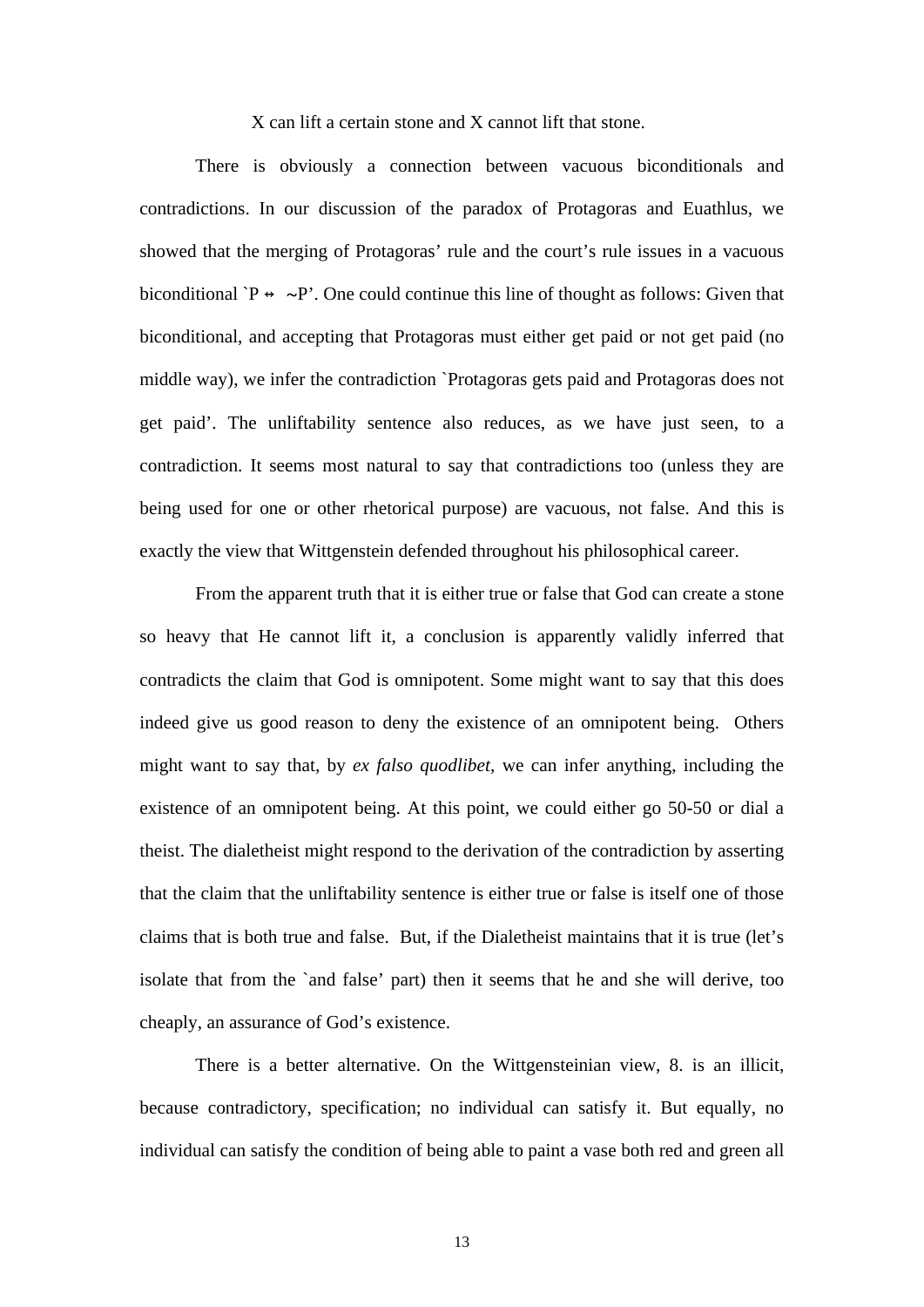over. Failure to do the impossible is not a real failing, hence nothing so far tells against the possibility of a God who is omnipotent, in the sense of being able to do everything that is possible. And this seems to be all that can be properly extracted from the Paradox of Omnipotence. On the Wittgensteinian account, the contradiction is without content and *nothing* can be inferred from it. One way of solving a paradox is to show that the plausibility of one of the premises can be undermined. In the case of the Paradox of Omnipotence, the relevant premise is that the unliftability sentence is either true of false. Hence, if we can convince ourselves that the unliftability sentence is vacuous, and thus *neither* true nor false, then the paradox is solved.

#### **The Liar**

Finally, the Liar Paradox. Where `S' is the name of a statement, the statement `S is not true' obviously has a truth-value different from (classically: opposite to) that of S. We can, therefore, no more *identify* S with `S is not true' than we can identify 2 with -2. No such stipulation is admissible. The letter `S' was, of course, one of any that could have been used instead in this argument. The conclusion we just drew can be formulated without the use of any particular letter — it is the conclusion that no statement can state of itself that it is not true. So, initial appearances to the contrary, `This statement is not true' is not a statement; it states nothing; in particular, it does not state that it is not true. Do not be fooled by the presence of the phrase `This statement' — the description `the number four less than itself' does not describe a number. Similarly, the token of the *sentence* `S is not true' mentioned above does not yield a statement; it has no truth-value. It has a character, but no content; it is discontent.<sup>[5](#page-22-1)</sup>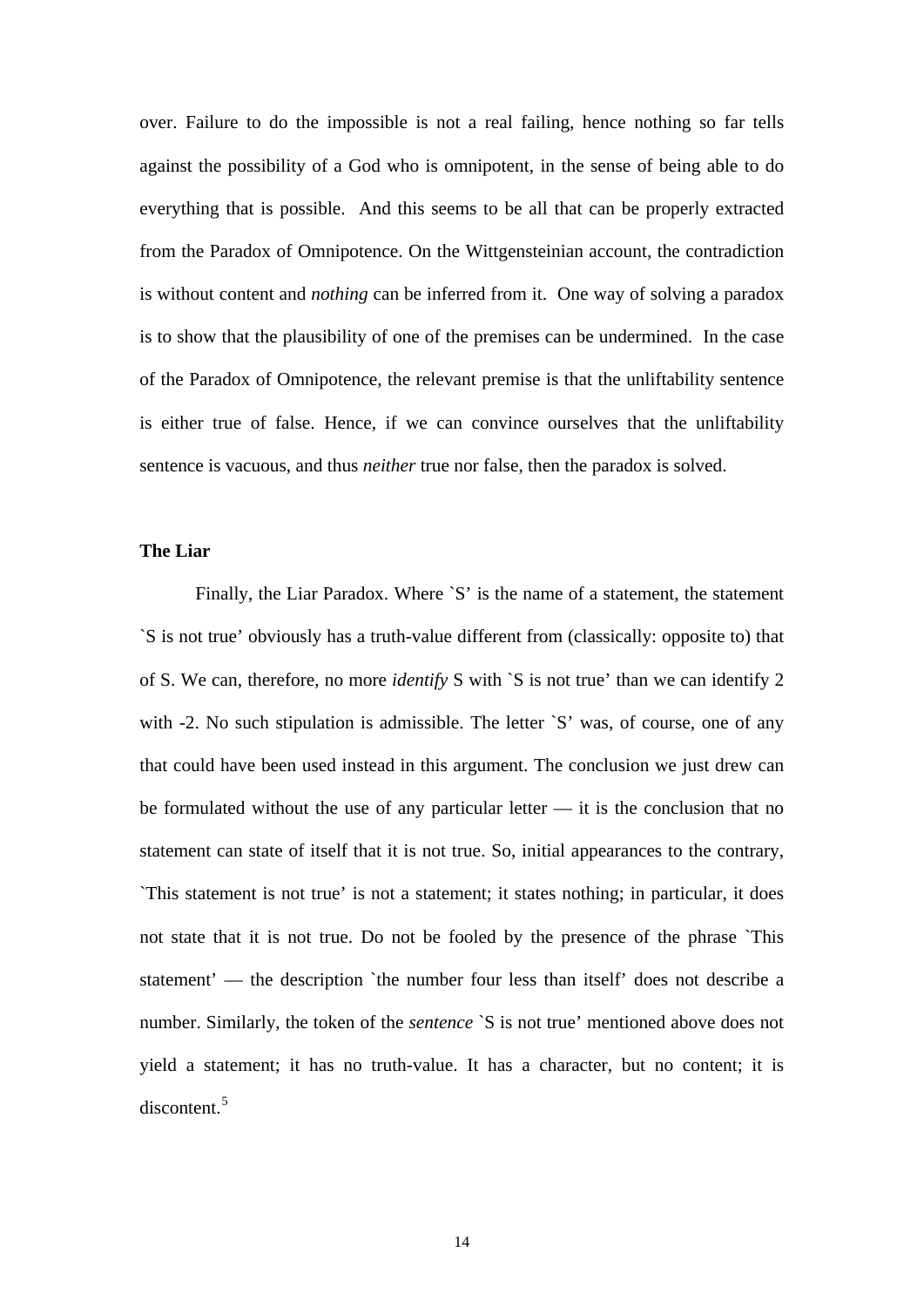The argument just given concerned statements, not sentences. A sentence is the material typically used to make contentful acts of speech; the sentence by itself (i.e. not in use) does not have a truth-value. We can think of a statement as a sentence together with an interpretation. But, where we have a sentence consisting of a singular term followed by `is not true', then that singular term can be given no consistent interpretation if it is also styled as the name of the putative statement.

It is sometimes said that the meaning of a sentence is its truth-conditions. That cannot be correct, otherwise the meaning of all tautologies would be the same, and that of all contradictions the same, and, on the usual understanding of `meaning', `Either he is heavy or not heavy' differs in meaning from `Either 7 is greater than 3 or it is not' — they would translate differently into German, for example. What can be said, however, it that the content of an utterance may be given by stating its truth conditions. The content of `Schnee ist weiss' can be explained to someone who knows no German by telling him or her that `Schnee ist weiss' is true in all situations (in all possible worlds) in which snow is white. So, where `C' is a name of the target statement to be interpreted, we give someone the content of C by means of the equivalence

#### C is true iff p

Where `p' is in a language intelligible to the hearer and has the same truth-conditions as C. Now, let `S' be a name of `S is not true'

Then, following the above prescription, we specify the content of S by

(SpecS) S is true iff S is not true.

And, on the Wittgensteinian view recommended above, (SpecS) is not false, for it says nothing; in particular, it assigns no content to S. So, if there is no independent way of assigning content to S, we can say that S too has no content.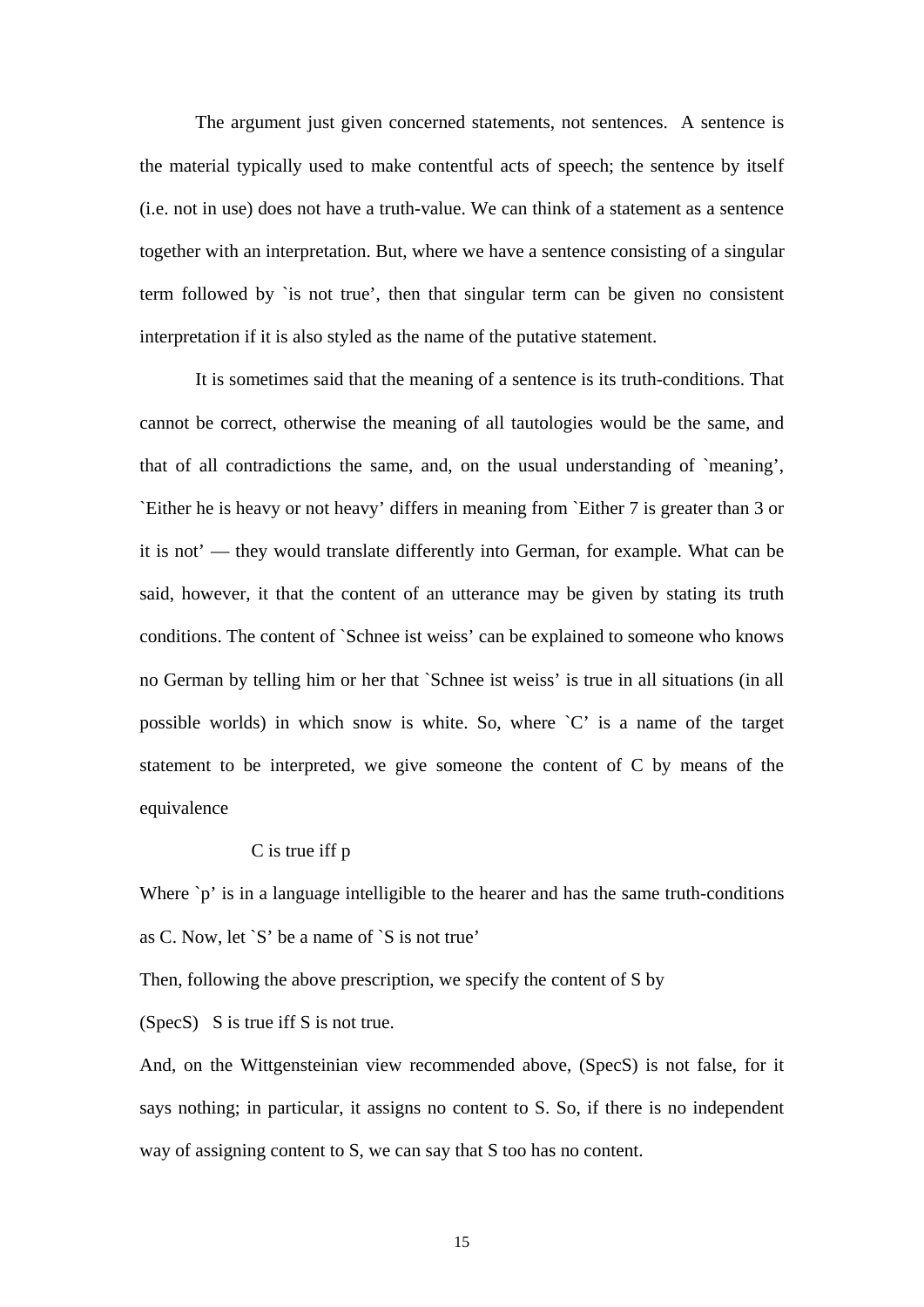Let us put the point in a slightly different way. Suppose that we have a statement A to the effect that some other statement B is not true. If we know the truthconditions of B, then the truth-conditions of A can be specified as follows:

A is true if and only if B is not true

But now consider

S is true if and only if S is not true

This is vacuous and so specifies nothing. Yet note that this *would be* the result of specifying the truth-conditions for S, where S is to the effect that S is not true, i.e., for the (strengthened) Liar. It follows that, while there is a Liar *sentence*, there is no Liar *statement*, no truth-valued claim made by that sentence. Thus the Liar paradox, which starts with the assumption that there is such a statement, cannot get off the ground.

The Liar Paradox trades on the mistaken assumption that `This statement is not true' *does* state that it itself is not true. The argument goes: `"This statement is not true" cannot, on pain of contradiction, be either true or false. Therefore it is neither. But that's one of the things it states, since *it states that it is not true*. So, after all, and paradoxically, it is true'. The italicized claim is, as we have seen, what needs to be rejected in this argument. It is often claimed that if `This statement is not true' is neither true nor false, then, being not true and not false it is (by `&-Elimination') not true and that therefore, since this is what it states itself to be, it is (paradoxically) true. But this is a mistaken line of reasoning, for it does not state itself to be anything; $<sup>6</sup>$  $<sup>6</sup>$  $<sup>6</sup>$  it</sup> does not state anything at all and nothing may be inferred from it.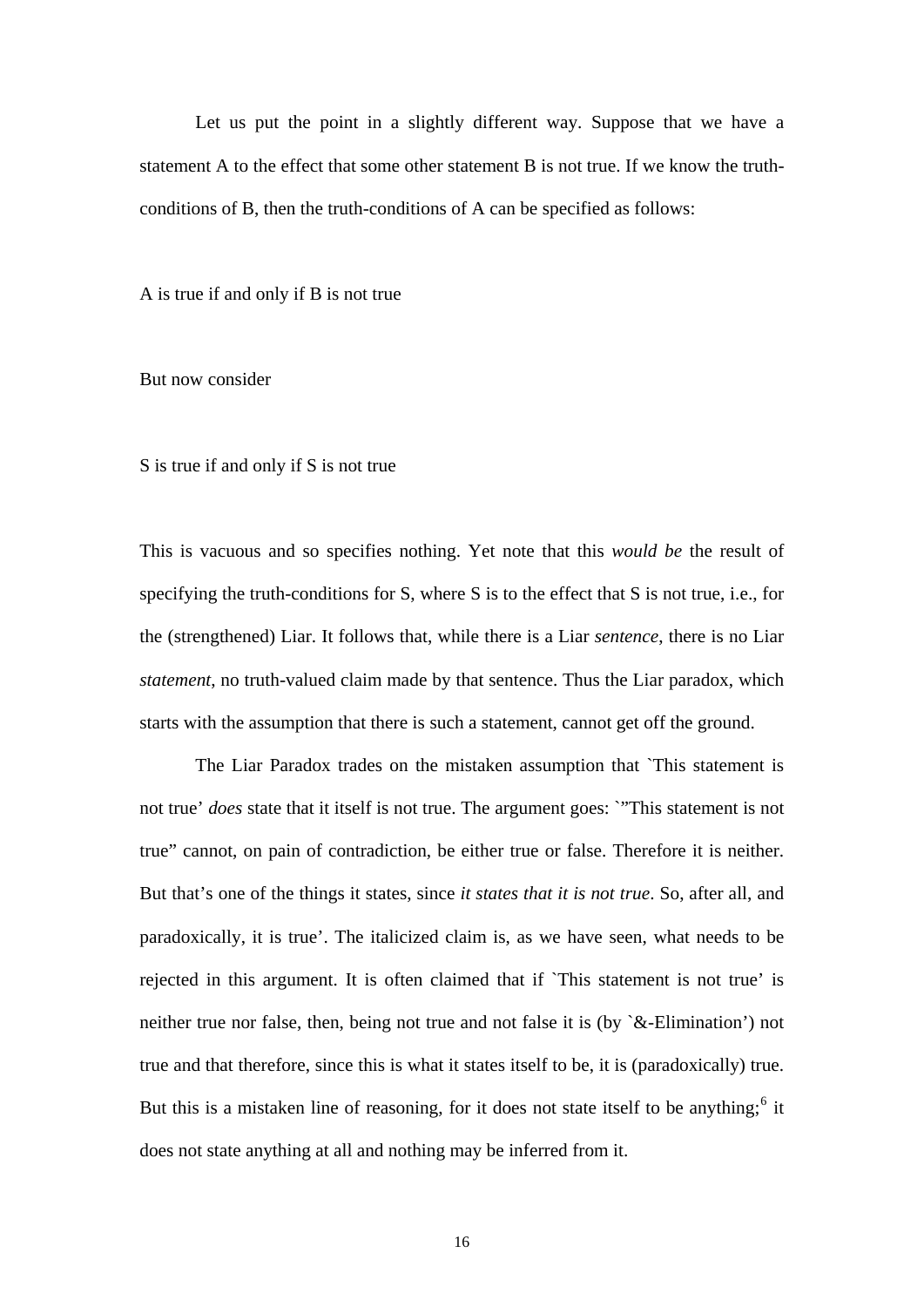This approach to the Liar is not new. It flourished in the early middle ages under the name `cassatio' which translates into computer lingo, as `crash'. When your computer crashes you keep hitting the keys in the usual way, but nothing happens on the screen. Likewise with the Liar sentence — you produce a flurry of words that belong to the vocabulary of a certain language and conform to the syntax of that language; you go through the sort of motions that you would normally go through for producing a statement, but, on this occasion, no statement results. That may seem curious, even suspicious, until we reflect that nothing is stated by a vacuous biconditional, and the Liar is only a vacuous biconditional in disguise — in other words, a vacuous biconditional can be extracted (derived) from it by a proof or a piece of reasoning. The Liar sentence has a literal meaning; it can be translated into other natural languages. But it lacks content, fails to express a proposition.[7](#page-22-1)

 The Liar is the simplest of a large family of paradoxes, and it is interesting to observe that many of them can be diagnosed as arising from illegitimate stipulation. Consider the following example, a version of which is published (on T-shirts) by the American Philosophical Association:

## $S_1$ :  $S_2$  is false

#### $S_2$ :  $S_1$  is true

We *can* legitimately assign the name  $S_1$  to the statement ` $S_2$  is false' but, in so doing, we are stipulating that  $S_1$  and  $S_2$  have *opposite* truth-values. Therefore, we are not free, in the same context, to assign the name  $S_2$  to  $S_1$  is true', for that stipulation would guarantee that  $S_1$  and  $S_2$  have the *same* truth-value. There is thus a *restriction* on what we can stipulate concerning the names  $S_1$  and  $S_2$  once the initial stipulation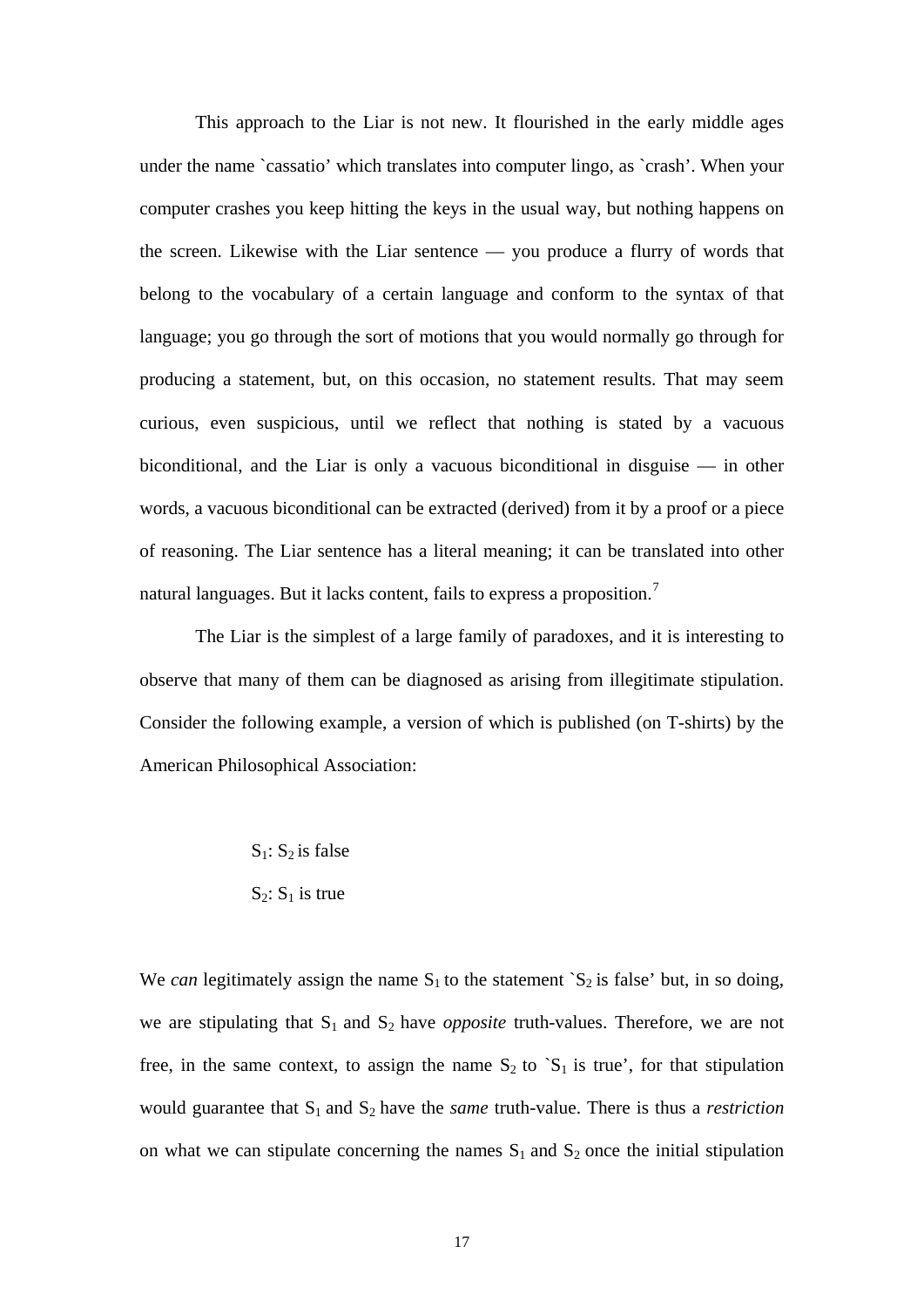that  $S_1$  is to be the name of  $S_2$  is false' has been made. Another way of putting this would be to say that, after the initial assignment has been made, the names  $S_1$ 'and `S2' are no longer *free for* indiscriminate use, if logical perspicuity is to be respected.

This kind of restriction, and the notion of being *free for,* are familiar in firstorder logic, and it is important to see that the restriction on the assignment of names to which we have just alluded is not *ad hoc*, but is of a kind that is familiar both in logic and in everyday life. In everyday life, if you sign up with an e-mail provider, you will not be assigned a name that has already been assigned to another user, for such duplication would facilitate duplicity, infringe privacy and foster piracy. In logic, a name, once it has been introduced in the course of a natural deduction, is no longer available for replacing the variable when applying the rule of inference `Existential Instantiation' (EI). In Quine's natural deduction system of *Methods of Logic*, for example, the rule EI that licences the inference from  $\Gamma(\exists x)Fx'$  to  $Fy'$  is annotated by flagging the variable `y', and the restriction on proofs incorporating EI is given as `no flagged variable retains free occurrences in premises or conclusion' (Quine 1952: 161). Equivalent restrictions hold in all the common deductive systems of first-order logic.

In most texts, including Quine's, the restriction on the rule is justified merely by showing that ignoring it exposes you to the risk of deriving a false conclusion from true premises, without explaining the rationale for the restriction. Yet the rationale is easy enough to explain. Suppose that somewhere in a proof you have established that some object has property F, i.e., (∃x)Fx. Applying EI then amounts, roughly speaking, to the stipulation: `Let that object be called "N"'. Now, suppose, later in the proof, it is established that some object has property G. It would obviously be rash to suppose that *that* object too is N. Therefore, formally, the prophylactic is not to use `N' when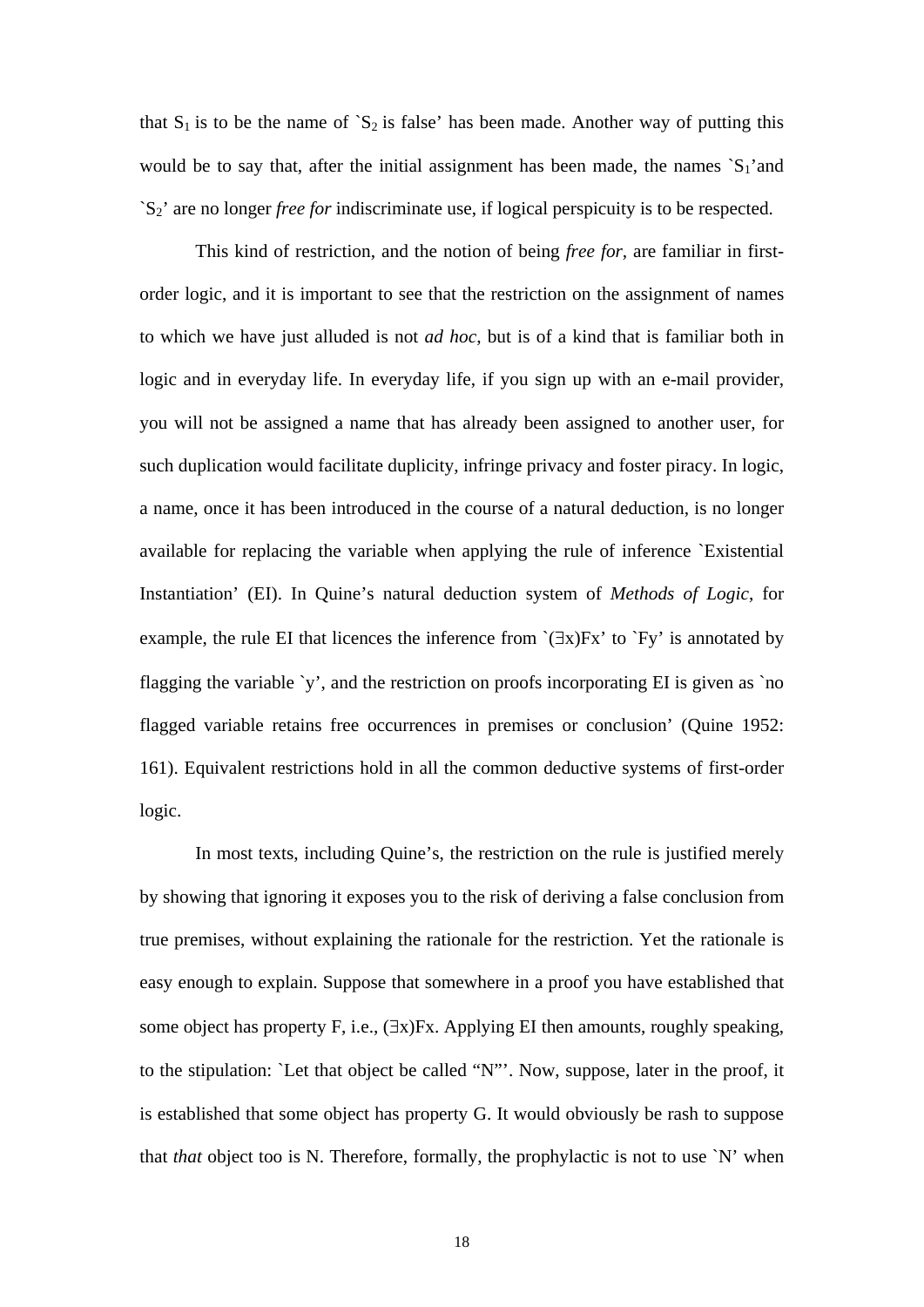that name has already been assigned to some object earlier in the proof. Likewise, with the paradoxes we have been considering. We do not refrain from stipulating a name for a given statement just because to do so generates a contradiction, but because there are readily intelligible limits on our freedom to stipulate. We can stipulate that `S' is the name of a statement. But, if we do, then, should we wish to assign a name to the statement `S is not true', that name must be something other than `S', for reasons given above.

#### **Yablo and circular variants**

 Another example to illustrate how a member of the Liar family is revealed as discontent through illegitimate stipulation is

J: J and K are untrue

#### K: J and K are untrue

You can easily verify that this is paradoxical: Look at the first line. If J is true, then it is untrue, because J says that itself (and K) are untrue. Conversely, if J is untrue, then, since it is saying the truth about itself (viz., that J is untrue), it must be saying something untrue about K. What it says about K is that K is untrue, so if that's untrue, it follows that K is true. But (now look at the second line) K *cannot* be true because K says of itself that it is untrue. Doh!!! The paradox is broken, however, once you work out that the initial assignment of names renders the two sentences discontent.

It is instructive to see how this last paradox is related to Yablo's: $8^8$  $8^8$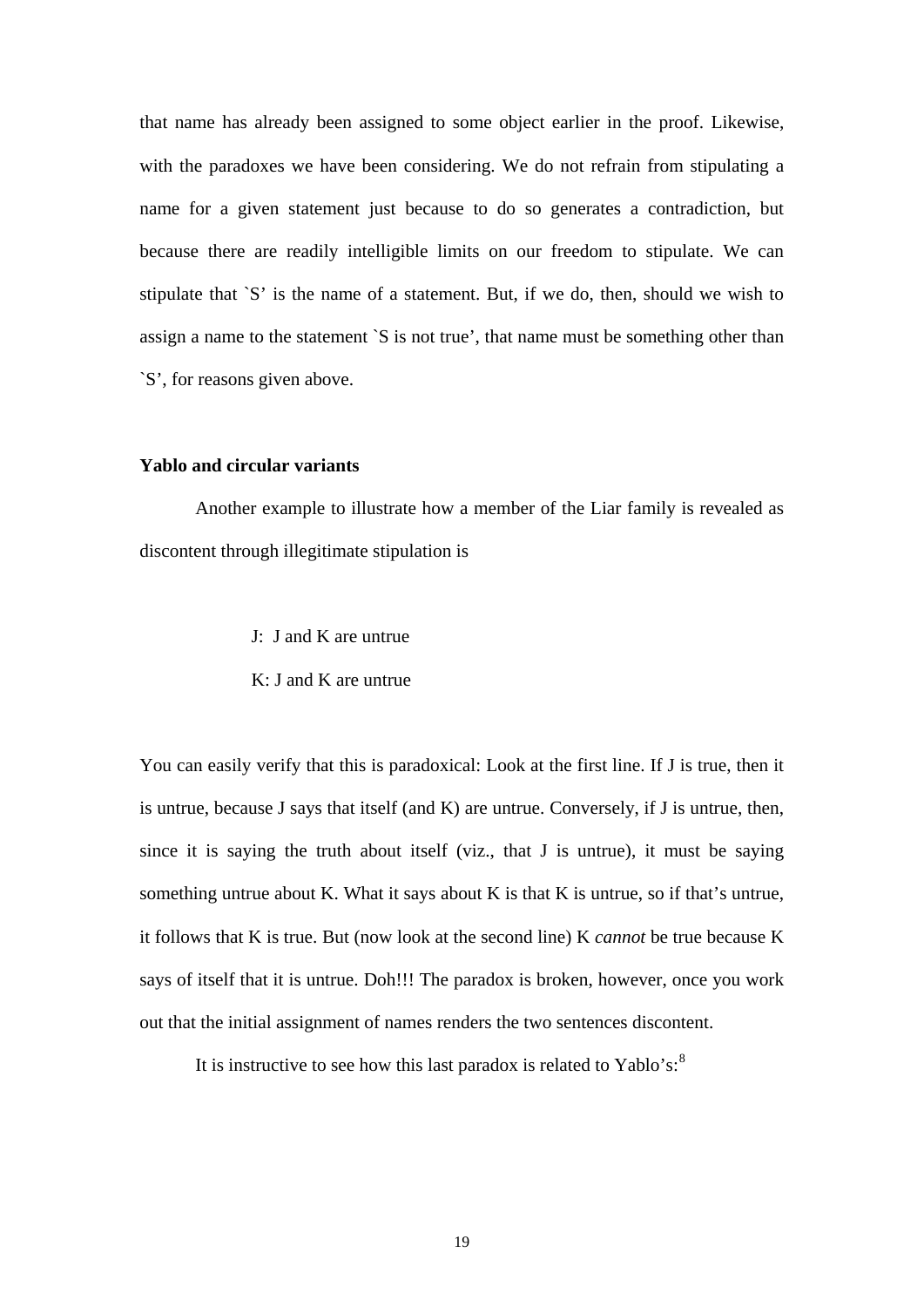#### *Yablo's Paradox*

Y1. For all  $k>1$ . Yk is not true

Y2. For all k>2, Yk is not true

…………………

Yi. For all  $k>i$ , Yi is not true

……………………

Here we have an infinite list of putative statements, no members of which refer to themselves, yet together they generate a paradox (Yablo 1993).

Step 1 – Sorensenize the paradox

Following an idea of Roy Sorensen's (1982), make the paradox more homely by viewing it as an infinite queue of people, each of whom just says `Everyone further down the queue is saying something untrue'

Step 2 **—** Manufacture a Finite, Circular Version

Chop the queue at the nth person (for some finite n) and send the remaining infinite number of people back to their hotel. Now, with your finite queue, bring the tail round to the head, thus forming a circular queue of speakers, each saying what he or she was saying before. Of course, what each speaker is now saying is self-referential since he or she is further down the queue from him/herself each time we go full circle.<sup>[9](#page-23-0)</sup>

Step 3 **—** Tighten the circle

For each finite n, you get a paradox. Consider a very tight circle, where  $n = 2$ . So here we have just two persons, each of whom is saying `What each of us is saying is untrue'.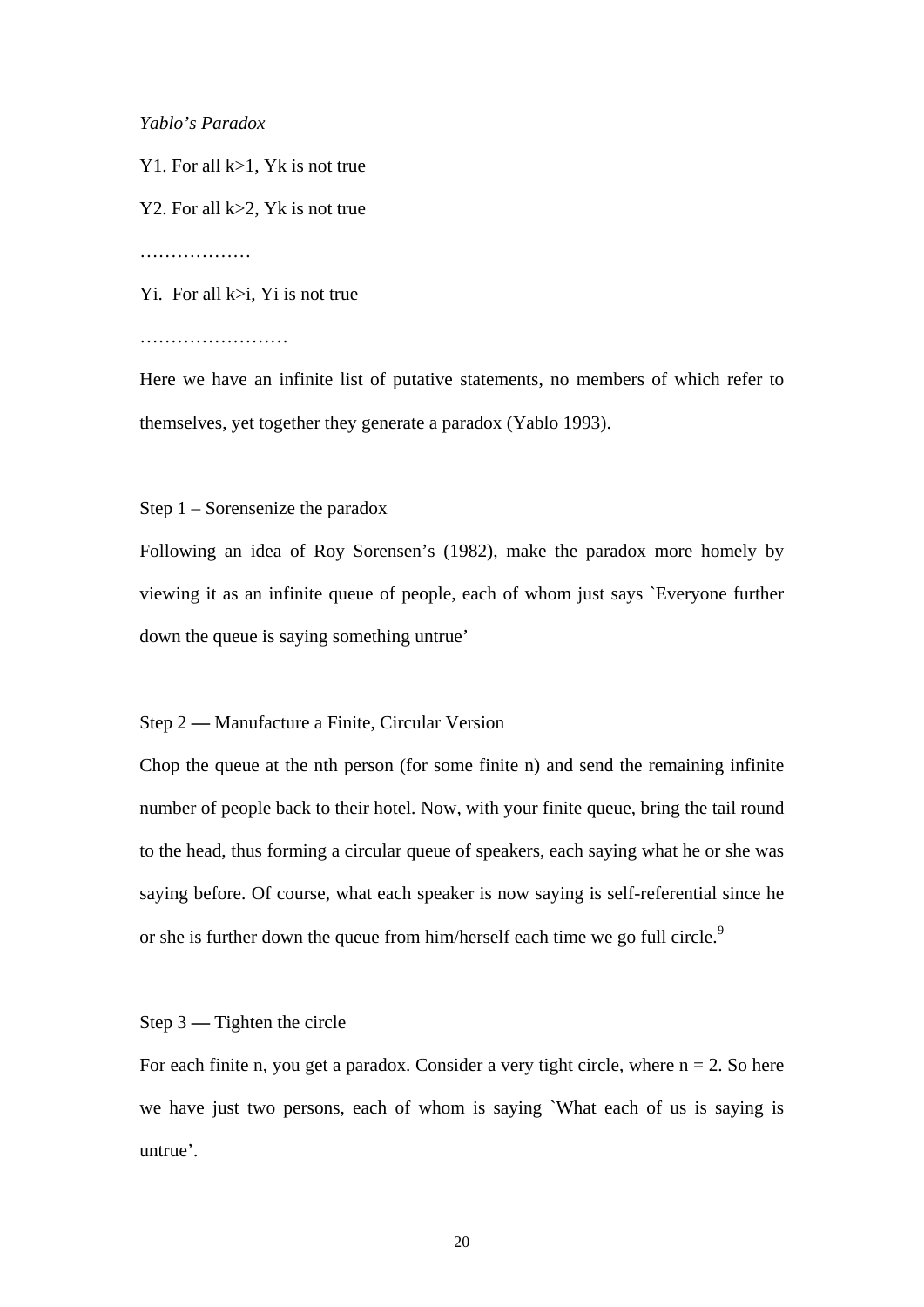#### Step 4 **—** De-Sorensenize

This gives us the `pair paradox' we were just considering, viz.

#### J: J and K are untrue

#### K: J and K are untrue

It now becomes very natural to suggest that the Yablo is to be dissolved by refusing to accept that there can be any *statement* of the form `For all k>i, Yi is not true' occurring in the list that can be assigned the name `Yi'.

In the foregoing discussion, we have observed how vacuous biconditionals and contradictions are implicated in various paradoxes and conundrums, but have said little about their truth value, save to point out that they are not true. Classical principles dictate that they are simply (and necessarily) false, but our treatment of the paradoxes has already indicated that a principled denial of this ascription will deliver a solution to a bundle of logico-semantical paradoxes. As we mentioned at the outset, Wittgenstein (for reasons quite independent of considerations about paradox) held that contradictions are empty of content and bereft of truth-value. If he is right, then our approach to these paradoxes acquires real backbone. Is he?

#### **Wittgenstein's (and Aristotle's?) position on contradiction**

Wittgenstein urges that we not think of a contradiction as a `wrong proposition' (Wittgenstein 1976: 223); contradictions and tautologies are not propositions at all; they have `the mere *ring of a statement*'. `The basic evil of Russell's logic, as also of mine in the *Tractatus*', he confesses, `is that what a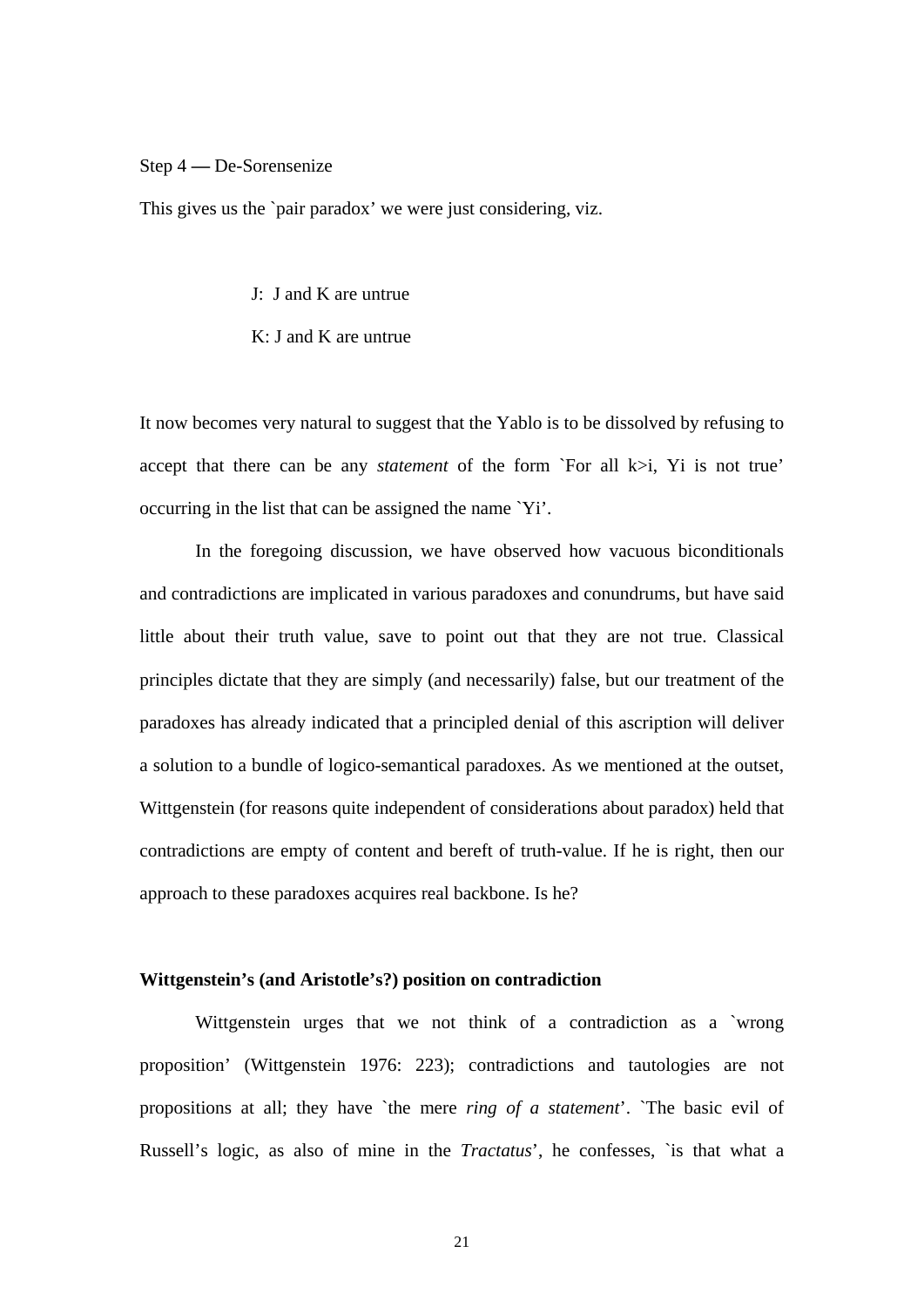<span id="page-22-1"></span>statement is is illustrated by a few commonplace examples and then presupposed as understood in full generality' (Wittgenstein 1980: §38). It is, he believed, a mistake to assume that, just because tautologies and contradictions are well-formed sentences, they can be used to make statements that have truth-value.

<span id="page-22-0"></span> In late writings, Wittgenstein argued that, although there may be certain surroundings (Umgebungen) in which the utterance of a straight (undisguised) contradiction makes sense, in the absence of such surroundings, the speaker could not have understood the meanings of some or all of his words and no meaning can be attached to his utterance. Since what has no meaning is neither true nor false, we may say that what is common to Wittgenstein's early and late positions is the thesis that contradictions (with the exception of cases like `It is and it isn't raining' to report very light drizzle) do not express propositions.

Aristotle, in the *Metaphysics*, appears to be committed to the same conclusion as Wittgenstein's. In his discussion of The Principle of Non-Contradiction (PNC), he first makes the uncontroversial point that a *fundamental* logical principle does not admit of proof (*Met. 1006a10*). He argues, though, that no rational person can fail to accept LNC. The ability to speak demands the ability to identify and name objects and this implies being able to recognize the boundary between an object and its background — the line (possibly a blurred one) between what is the object and what is *not* the object. From his ability to speak about things, we can transcendentally deduce that an individual must acknowledge that what is a particular object is separated by a boundary from what is *not* that object, that what is that object cannot be what is *not* that object. Aristotle says not that a contradiction is false, but wonders of someone who asserts a contradiction `how would his state be different from a vegetable's?' (*Met* 1008b11). If I tell you that I am both going and not going to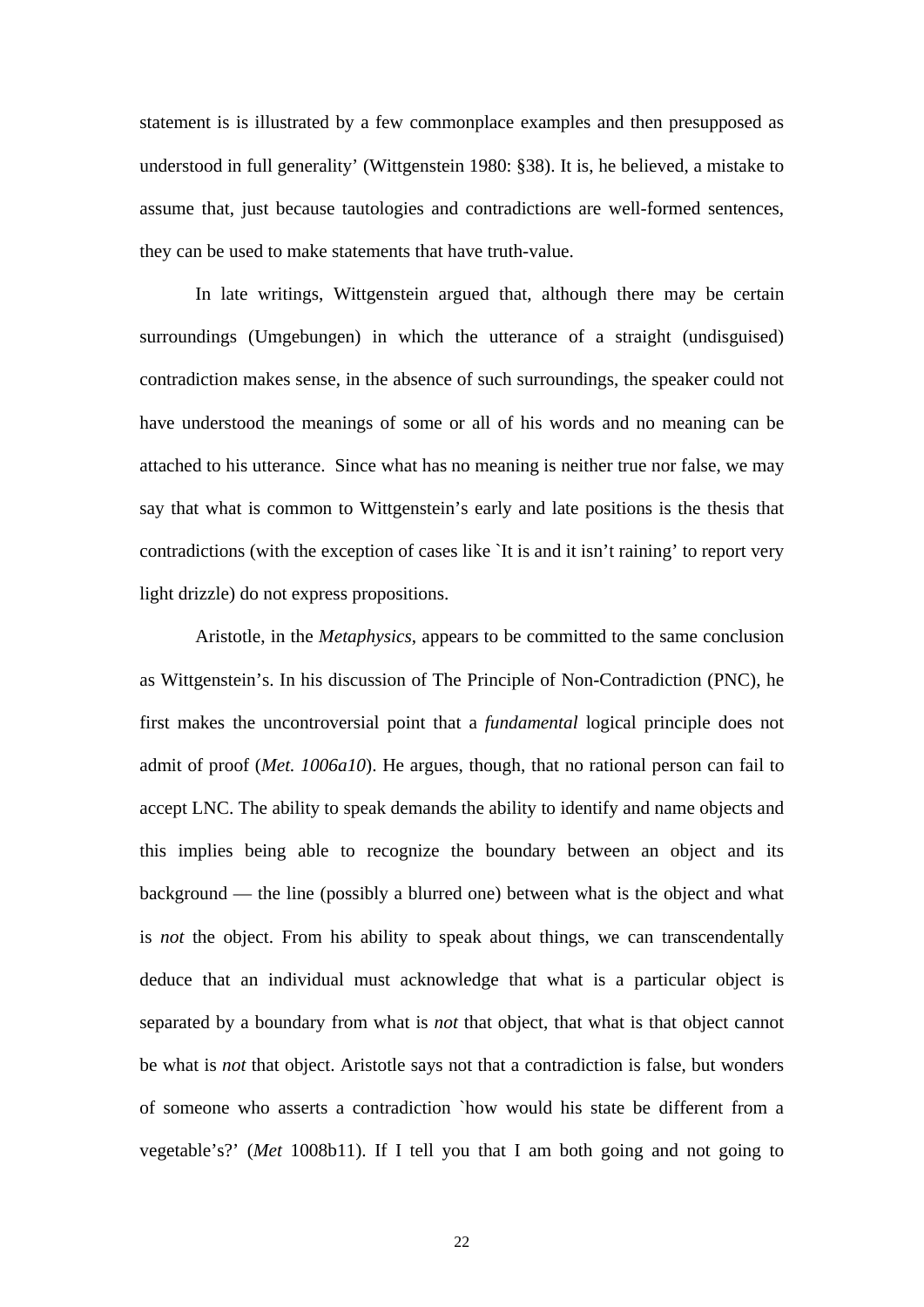<span id="page-23-0"></span>Macy's tonight, you cannot figure out what I am saying; you assume that you have misheard, or that I have gone nuts (this may have been the vegetable that Aristotle had in mind) or am playing some kind of trick. You would be foolish to plan to meet up with me in the evening on the basis of the words I uttered, for no content can be ascribed to them. This certainly seems to be Aristotle's view, but I shall indicate with an `?' some slight caution about ascribing it to him.

The Wittgenstein/?Aristotle view is that no rational person can undermine, can speak against (contra-dicere), a proposition that he or she is asserting; someone who sincerely utters a contradictory form of words — assuming that he or she is not being deceptive, ironical, or anything like that — simply has not gained a mastery of all the words that he or she is employing. Stripped of anthropological accretion, this becomes the view that contradictions are not false (and not true either — they are in a different ballpark).

An impatient response to this suggestion might be that we can understand tautologies and contradictions perfectly well, and that even small children recognize them as paradigm examples of truth and falsity respectively. But we have already mentioned that to grant that a sentence has meaning (and can thus be understood) is not yet to reckon that sentence capable of yielding a proposition. And, interestingly, it is empirically false that, in an untutored state, we recognize tautologies and contradictions as having truth-value (Osherson and Markman 1975). When a sentence is used, in a given context, to express a proposition, the context typically contributes to the determination of what proposition is expressed. But contradictions are not *used*, except in exceptional surroundings, to say anything (Wittgenstein 1980: §1132). And, where there is no use, there is no proposition and no truth-value. This is Wittgenstein's view and, of course, it will exercise little persuasive influence on those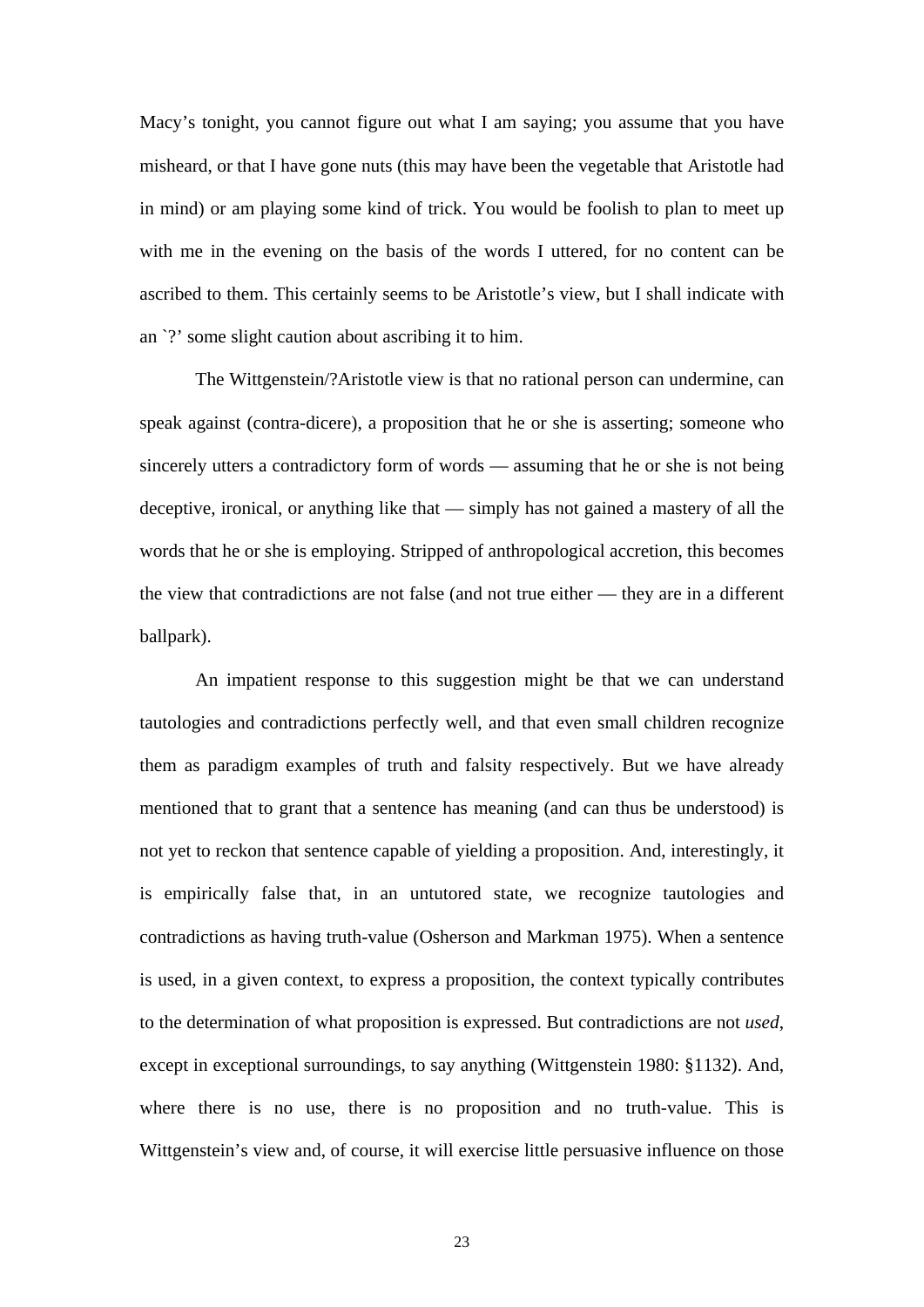broadly unsympathetic to Wittgenstein's later philosophy. But the conclusion may be defended independently of this standpoint. Some preliminary considerations have been offered in the Introduction and in the preceding section, and we have already considered an `impatient response' to the Wittgenstein/?Aristotle position. It may now be helpful to observe how a variety of objections can be taken care of.

#### **Objections and Replies**

#### *Objection 1*

Contradictions *are* false in virtue of the meanings of `and' and `not' and the composition of these into the meaning of the whole. The classical truth-tables inform us that contradictions are false. Reply: Truth-tables are supposed to reflect the semantical properties of the connectives, unless we are simply inventing connectives that have no independent established use. The simplest way (though arguably not the best way) of reflecting that contradictions are not false would be to accept the classical truth-tabular characterization of `A and B', except for when the sentence substituting for `A' is the negation of that substituting for `B'. That may seem to be untidy but, as Wittgenstein pointed out, the demand for `crystalline purity' in logic is ill-founded.<sup>[10](#page-23-0)</sup> To insist that  $\gamma$  and not-p' must take the value  $\gamma$  false' because that is what is dictated by clean and exceptionless truth-tabular requirements is surely to let the tail wag the dog.

There is already a huge literature on the senses of 'not', but not quite so much on `and', so let us say a little about the latter here. What should we say about the meaning of `and' as it occurs in `p and not-p'? My wife received a letter from her Uncle Jimmy, in which he wrote: `Auntie Ivy had two strokes and a heart attack and died, but luckily she was in hospital at the time and they managed to revive her'. I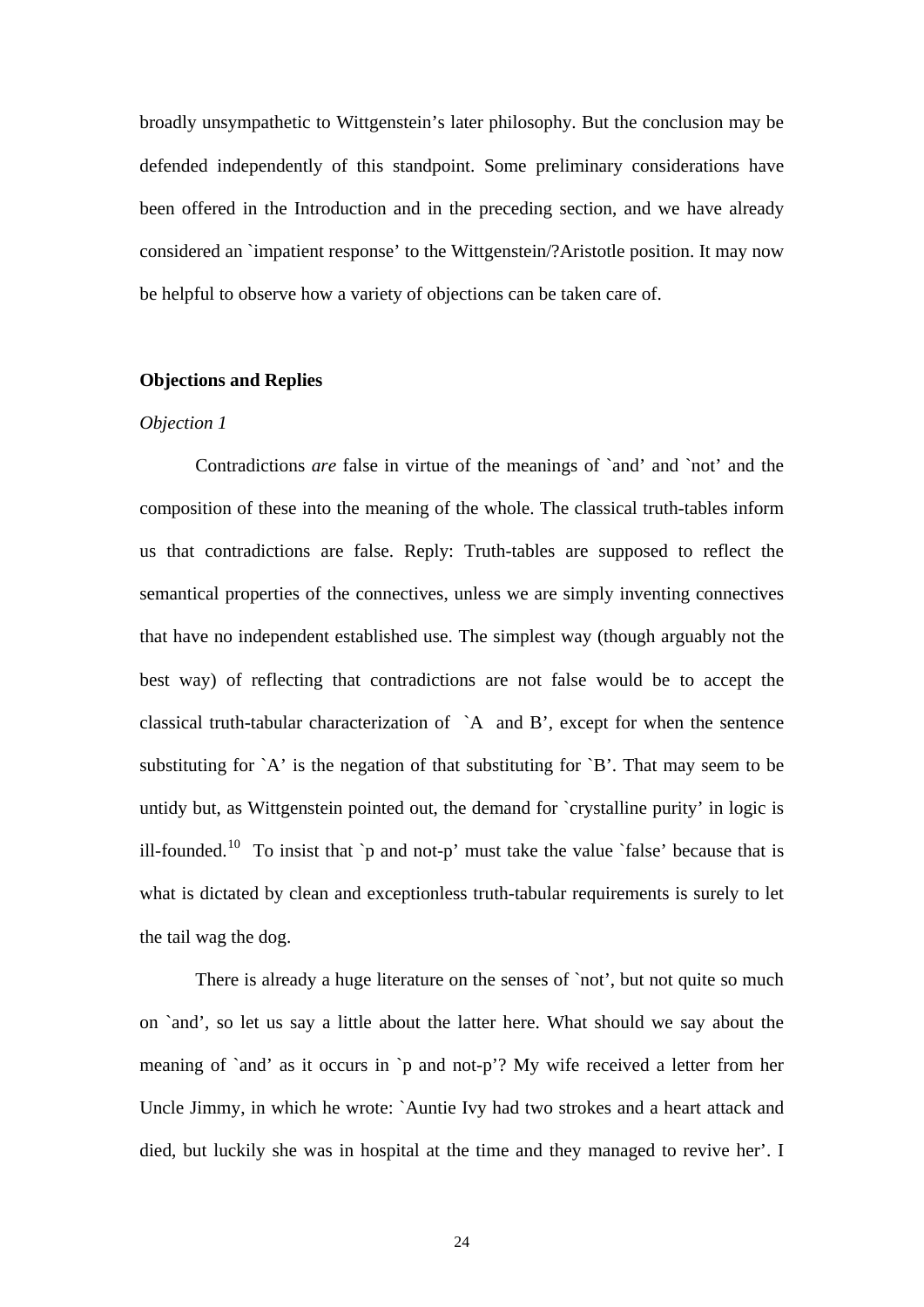expect that most readers would say that Jimmy had misused the word `died' even though the word `revive', in its original sense, means `to bring back to life'. It would be correct to say that the meaning Jimmy attached to `dead' was incorrect. Meanings change over time. We might now truly say `Her heart stopped beating but she had not died', yet, thirty years ago, that would have been a solecism for to say then that someone had died *implied* that their heart had stopped beating.

The meaning of an expression at any historical time is just the ambient use of the expression at that time, although not everyone's use carries the same weight. Coiners with charisma and authority can effect rapid meaning innovation — in the sense that a new expression they introduce, or a new use they suggest for an existing expression, can be swiftly taken up by the population and by standard dictionaries (recent examples include `burnout' and `bootstrap'). Equally, some expressions (particularly scientific ones) may be widely *misused*, and reputable dictionaries may refuse to follow a popular trend. New meanings do not spring into existence unsolicited. Scientific terminology may be invented and embraced via a relatively simple process, but most new meanings are products of complex social interaction. The important point to recognise is that meanings are not super-human; they do not exist independent of our sociolinguistic practices.

There is a controversy between those who say that the word 'and' has a unique meaning characterised by the classical truth table or the classical laws of inference, and those who deny this. A consequence of the `classical' (or `purist') view is that 'and' is commutative  $-$  'A and B' entails and is entailed by 'B and A'. This consequence seems unacceptable. Ordinarily, we take `I am going to drink and drive' *not* to entail *I* am going to drive and drink'. In a case like this, the 'and' has the sense of `and then'. In other contexts, the `and' is non-temporal. If I say to the waiter in my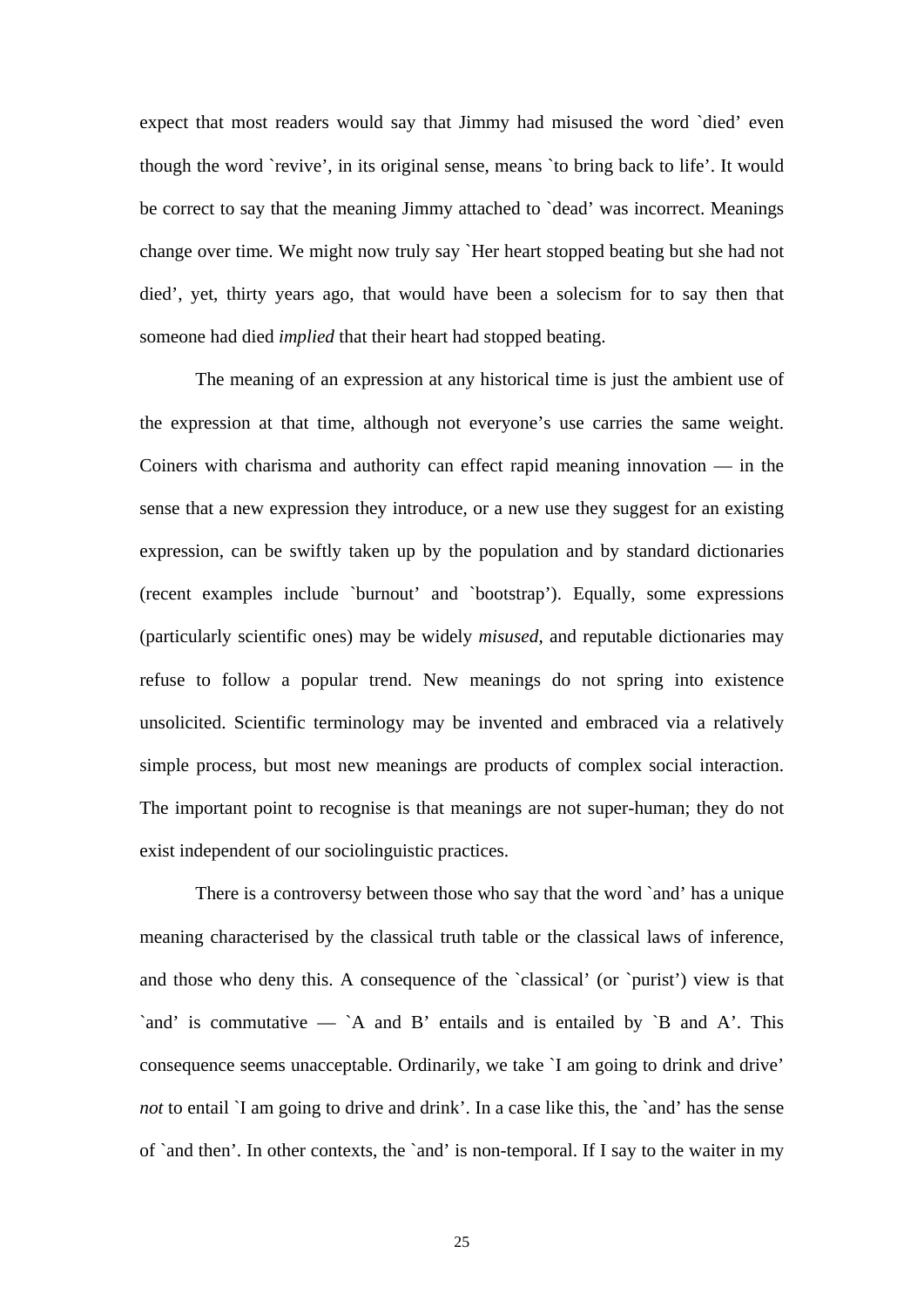local café, `I'll have soup and liver and bacon', then I should expect the soup to come first but not the liver to precede the bacon or vice-versa, though, in a different culinary setting — in a Chinese restaurant, say — I would spell out 'and then' or 'and, when that's finished' if I wished to avoid all three items coming at the same time.

 The order of sentences describing a sequence of events generally reflects the order in which the corresponding events occurred. This is a convention with a perfectly obvious rationale, and we speak not just misleadingly but falsely if we breach this convention. `I got dressed and had a bath' *entails* that I bathed clothed. Since it is a fact about ordinary use that people take my announcement `I got dressed and had a bath' as indicating, if true, that I bathed clothed, and there is no higher court of appeal to determine the meaning of the sentence than how people use those words, then, in this context, the 'and' means 'and then'.<sup>[11](#page-23-0)</sup> Classicists, following Grice, claim that the order of the component sub-sentences *conveys* information about the order of the corresponding events, and that, *strictly speaking*, this has nothing to do with the *meaning* of `and' as it occurs in the molecular sentence. But what could be a clearer indication of the ambiguity of `and' than that it sometimes can, and sometimes cannot, be replaced by `and then', as in our sentence above about soup and liver and bacon? In some languages the distinct senses are borne by distinct words.[12](#page-23-0) The word `and' is also frequently used in the sense `and, in consequence', as in `He ran 9.05 seconds and broke the World 100m. record' or `She betrayed her friend and was never trusted again'. It is as futile to try wishing away ambiguity or non-classical connectives as it is to try wishing away irregular verbs.

We have seen that the word 'and' does not have a unique meaning that it carries with it to any context in which it is used. Rather, what the word means on any occasion of use is read off its occurrence in that context.[13](#page-23-0) It is, *inter alia*, worldly

26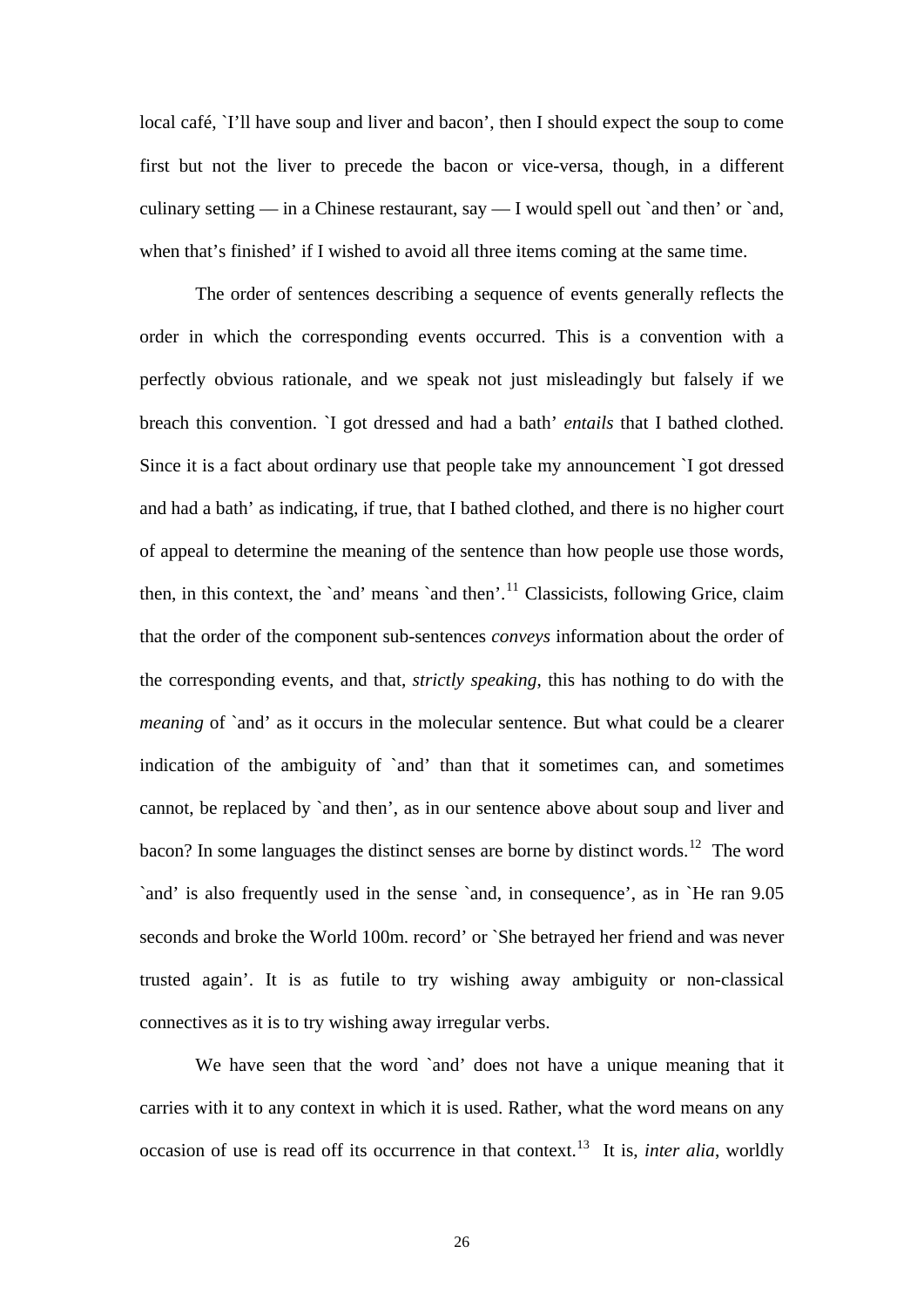knowledge (e.g. that liver usually accompanies bacon, that soup in a Chinese restaurant does not normally precede the other dishes) that enables you to interpret, to read off the sense of a word in the context in which it is used. What, then, must we say about the meaning of the word `and' as it occurs in a *contradiction*? Only question-beggingly could one assert that its meaning, as read off from this occurrence, is such as to deliver the truth-value `false' to the contradiction.

 The (literally) correct response I should make to someone who tells me `I am going to the theatre and I am not going to the theatre' is `You can't mean that'. There are innumerable grammatically correct sentences to which (unless apprised of extraordinary surroundings) we can attach no content. A (not particularly good) example of Wittgenstein's is `Milk me sugar.' (Wittgenstein 1953: § 498). So it should not be assumed that a contradiction has content. And there is no question of importing a particular meaning of `and' into a contradiction of the form `p and not p' and of that imported meaning *dictating* a sense and a truth-value for the contradiction.

#### *Objection 2*

If a contradiction is not false (and not true either), should not the same be said of its negation, a tautology? Wittgenstein of the *Tractatus* replies in the affirmative. He regards both tautology and contradiction as the disintegration (Auflösung) of the combination of signs (Wittgenstein 1961a: 4.466). This position has something to recommend it, but one problem (a particularly severe problem for Wittgenstein) is that we do *use* tautologies (e.g., in dilemma arguments).<sup>[14](#page-23-0)</sup> If this is a persuasive consideration for acknowledging that tautologies are true, then there are options as to how to reflect this in the formal semantics. At a minimum, one requires a negation connective that, when adjoined to a contradiction with no truth-value (or with the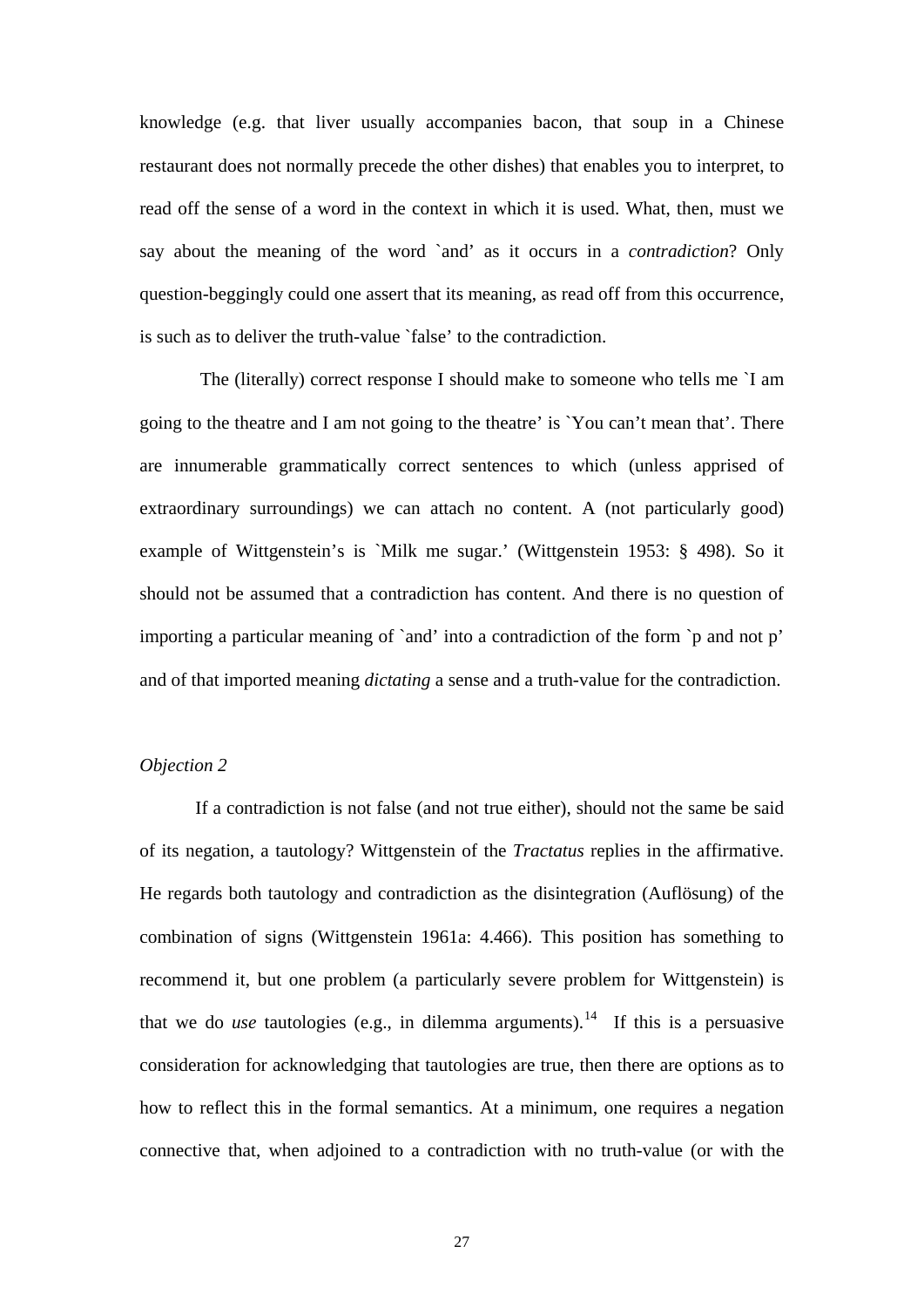value `GAP') delivers a truth. The rationale is that if it would be absurd to say suchand-such, then to say the opposite makes perfectly good sense and is indeed true. Again in Wittgensteinian terms, an *unsinnig* combination of words is not going to acquire *sinnigkeit* by sticking a `not' in front of it, but, arguably, the same should not be said of a combination of words that is merely *sinnlos*.

#### *Objection 3*

*Reductio ad absurdum* arguments that occur in mathematics, but also in many other areas of discourse, depend on ascribing falsity to contradictions. Reply: A *reductio* can be described in the following way: if an argument leads to a contradiction, then one of the premises is to be rejected. This description of *reductio* would hold irrespective of whether one is inclined to term a contradiction `false' or `vacuous', but the real difficulty, it might be said, is that if the conclusion of an argument is neither true not false, but vacuous, then at least one of the premises must be not false but vacuous too. And how could we have reasoned to a true conclusion from a vacuous premise — surely nothing but nothing comes from nothing; there is no such thing as a free lunch.

This line of reasoning is clearly mistaken. For consider a perfectly good and true proposition *p*. It and its negation could be the two premises of an argument with a contradictory conclusion. But what about when a contradiction is derived from a *single* premise? Some sentences that have literal meaning can be used in inferences even if they are vacuous. If someone says to me `The man who lives in the moon is cheerful', then, if I am gullible, I will reason that one way to meet a cheerful man would be to travel to the moon. But my impish (mis-)informant was literally speaking of nothing. Wittgenstein held that the offending premise in a *reductio* (e.g `The square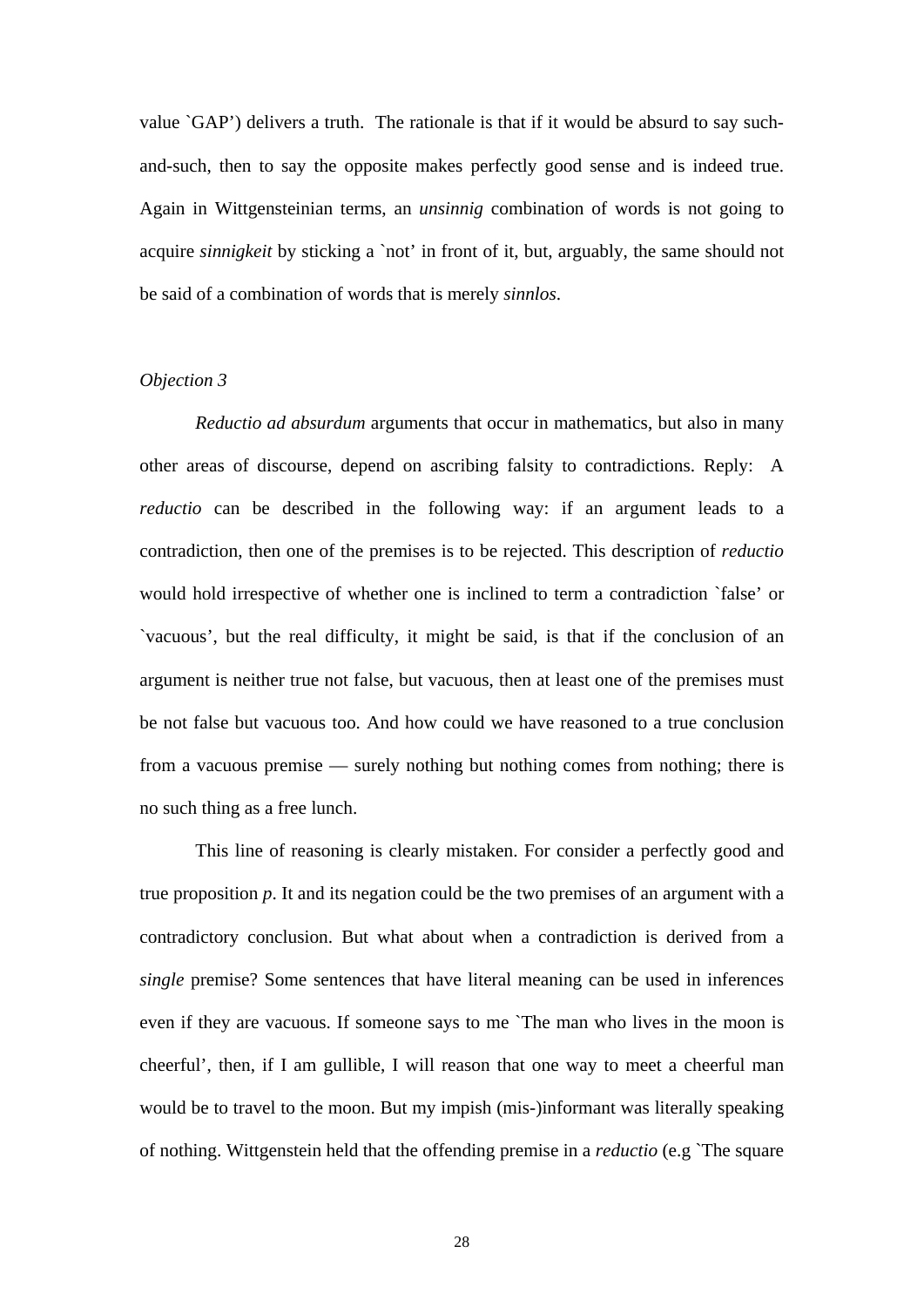root of 2 is m/n, where m and n are integers') is, like `A triangle has four sides', vacuous, but that the vacuity in the former case is not immediately transparent, and is demonstrated by the proof. When you reject the offending premise, you reject it not as false, but as senseless. We are happy to say that the notion of a 4-sided triangle is a conceptual confusion and, in the case of the claim `The square root of 2 is m/n, where m and n are integers' we could say that the proof *unmasks* a conceptual confusion. Certainly, we should distinguish a mere *reductio ad falsum* (given that p, possibly together with some innocuous premises, entails q which is *false*, then p is false) from *reductio ad absurdum*, which, as the name implies, reduces an assumption to an *absurdity* or, as I should say, to a vacuity.<sup>[15](#page-23-0)</sup>

#### **References**

Atlas, J. 1989. *Philosophy without Ambiguity*. Oxford: Clarendon Press.

Bach, K. 2002. `Seemingly semantic intuitions' in J. Keim Campbell, M. O'Rourke,

and D. Shier, eds., *Meaning and Truth,* New York: Seven Bridges Press, pp. 21-33.

Clark, M. 1999. `Recalcitrant variants of the liar paradox'. *Analysis* 59: 117-26.

Goldstein, L. 1986. `The development of Wittgenstein's views on contradiction'. *History and Philosophy of Logic* 7: 43-56.

Goldstein, L. 1992. `This statement is not true' is not true'. *Analysis* 52: 1-5.

Goldstein, L. 1999. *Clear and Queer Thinking: Wittgenstein's Development and His Relevance to Modern Thought*. London: Duckworth.

Goldstein, L. 1999a. `Circular queue paradoxes — the missing link'. Analysis 59: 284-90.

Goldstein, L. 1999b. `Wittgenstein's Ph.D. viva — a re-creation'. *Philosophy* 74: 499-513.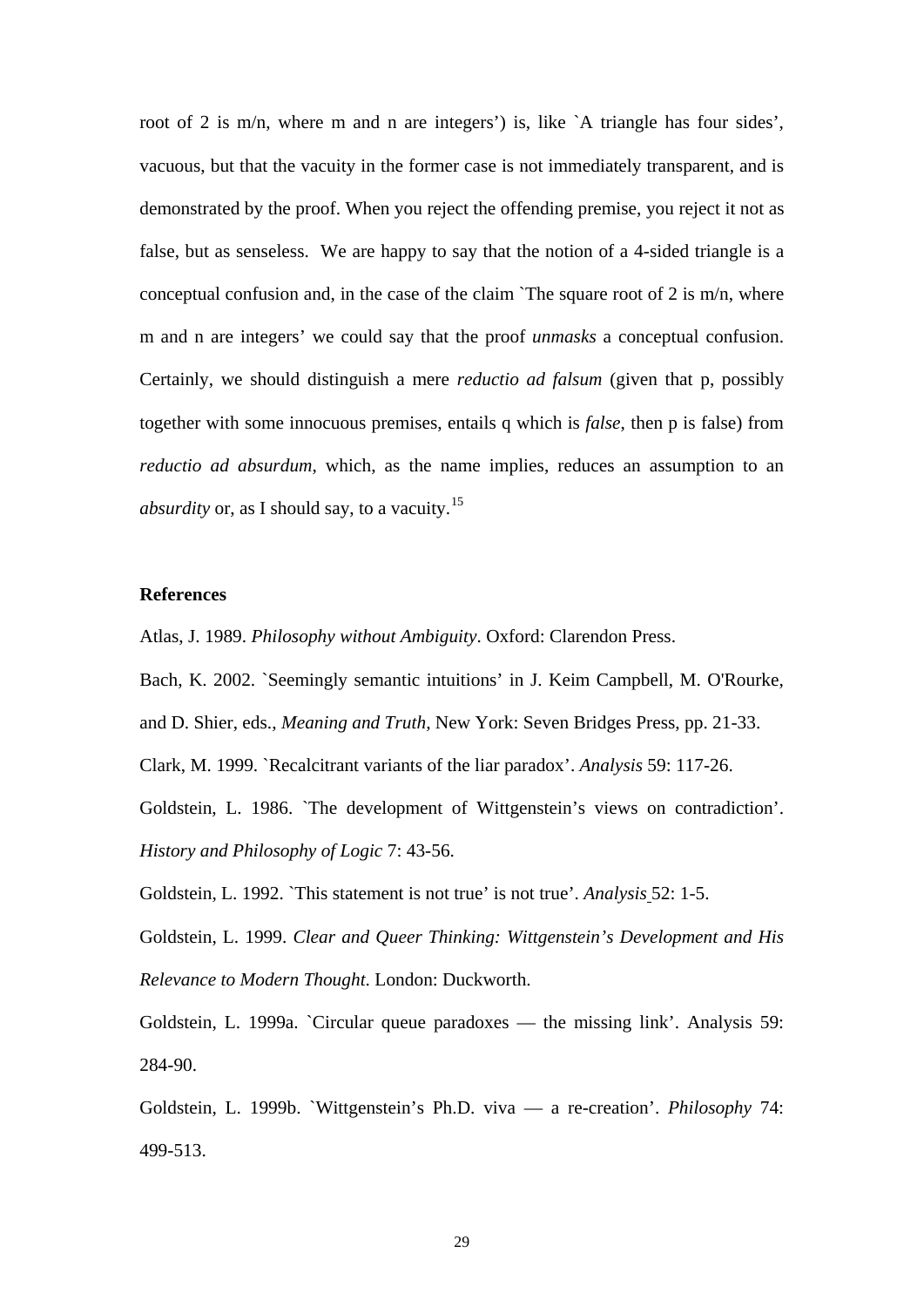Goldstein, L. 2001. `Truth-Bearers and the Liar: A Reply to Alan Weir'. *Analysis* 61: 115-126.

Heller, J. 1994. *Catch-22*. London: Vintage. (First published in 1961.)

Kripke, S. 1975. `Outline of a theory of truth'. *The Journal of Philosophy* 72: 690-

716. Reprinted in Martin, R.L. (ed.) 1984. *Recent Essays on Truth and the Liar Paradox*. New York: Oxford University Press, pp.53-81.

Osherson, D.N. and Markman, E. 1975. `Language and the ability to evaluate contradictions and tautologies', *Cognition* 3:213-226.

Poundstone, W. 1988. *Labyrinths of Reason*. London: Penguin.

Priest, G. 1998. `The import of inclosure'. *Mind* 107: 835-40.

Sayward, C. 2000. `Understanding sentences'. *Philosophical Investigations* 23: 48-53.

Soames, S. 1999. *Understanding Truth*. Oxford: Oxford University Press.

Sorensen, R. 1982. `Recalcitrant variations of the prediction paradox'. *Australasian Journal of Philosophy* 60: 355-362.

Sylvan, R. 1999. `What is that item designated negation?', in D.M. Gabbay and H. Wansing (eds) *What is Negation?*. Dordrecht: Kluwer.

Wittgenstein, L. 1953. *Philosophical Investigations*. Oxford: Blackwell.

Wittgenstein, L. 1961. *Notebooks 1914-16*. Oxford: Blackwell.

Wittgenstein, L. 1961a. *Tractatus Logico-Philosophicus*. London: Routledge and Kegan Paul.

Wittgenstein, L. 1976. *Wittgenstein's Lectures on the Foundations of Mathematics, Cambridge, 1939*. Hassocks: Harvester Press.

Wittgenstein, L. 1978. *Remarks on the Foundations of Mathematics*. Oxford: Blackwell.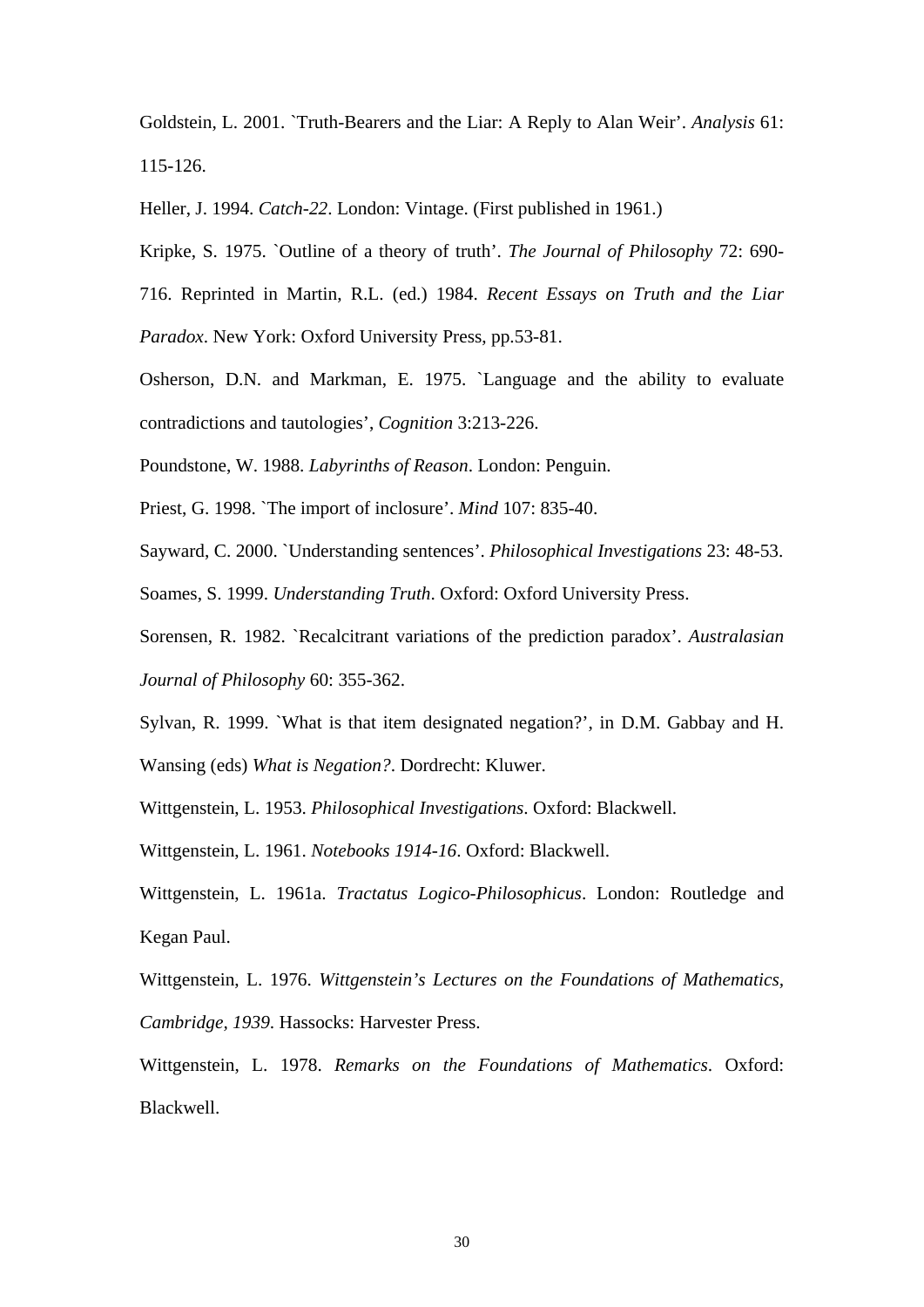Wittgenstein, L. 1980. *Remarks on the Philosophy of Psychology, Vol.1*. Oxford: Blackwell.

Wright, C. 1980. *Wittgenstein on the Foundations of Mathematics*. Cambridge MA: Harvard University Press.

Yablo, S. 1993. `Paradox without self-reference'. *Analysis* 53: 251-252.

#### **Notes**

-

<sup>1</sup> For a detailed account of Wittgenstein's early views on tautology and contradiction, see Goldstein 1986 and 1999.

 $2$  See, for example, Priest 1998: 836.

<sup>3</sup> Heller 1994: 62-3. The suggestion that Catch-22 bears comparison with the paradox of Protagoras and Euathlus is made in Poundstone 1988:128.

<sup>4</sup> Formalizing Catch-22 would be an interesting exercise for an introductory logic class. I do not claim that my formalization is the only possible one and, if someone claims that it is inaccurate, I am happy, for the sake of making the point I want to make here, to say that it is instead the accurate formalization of Catch-23.

5 See Kripke 1975: 56 on why we can have self-referential *sentences* — for example, if the name has not been assigned already, we can stipulate that the name of the sentence `Jack is short' is `Jack' — without it following that we can have selfreferential *propositions*.

<sup>6</sup> Though a token of the same type may state something about it, see Goldstein 1992, 2001, and Clark 1999.

7 For a discussion of the distinction between *meaning* and *proposition*, see Soames 1999: 16-19.